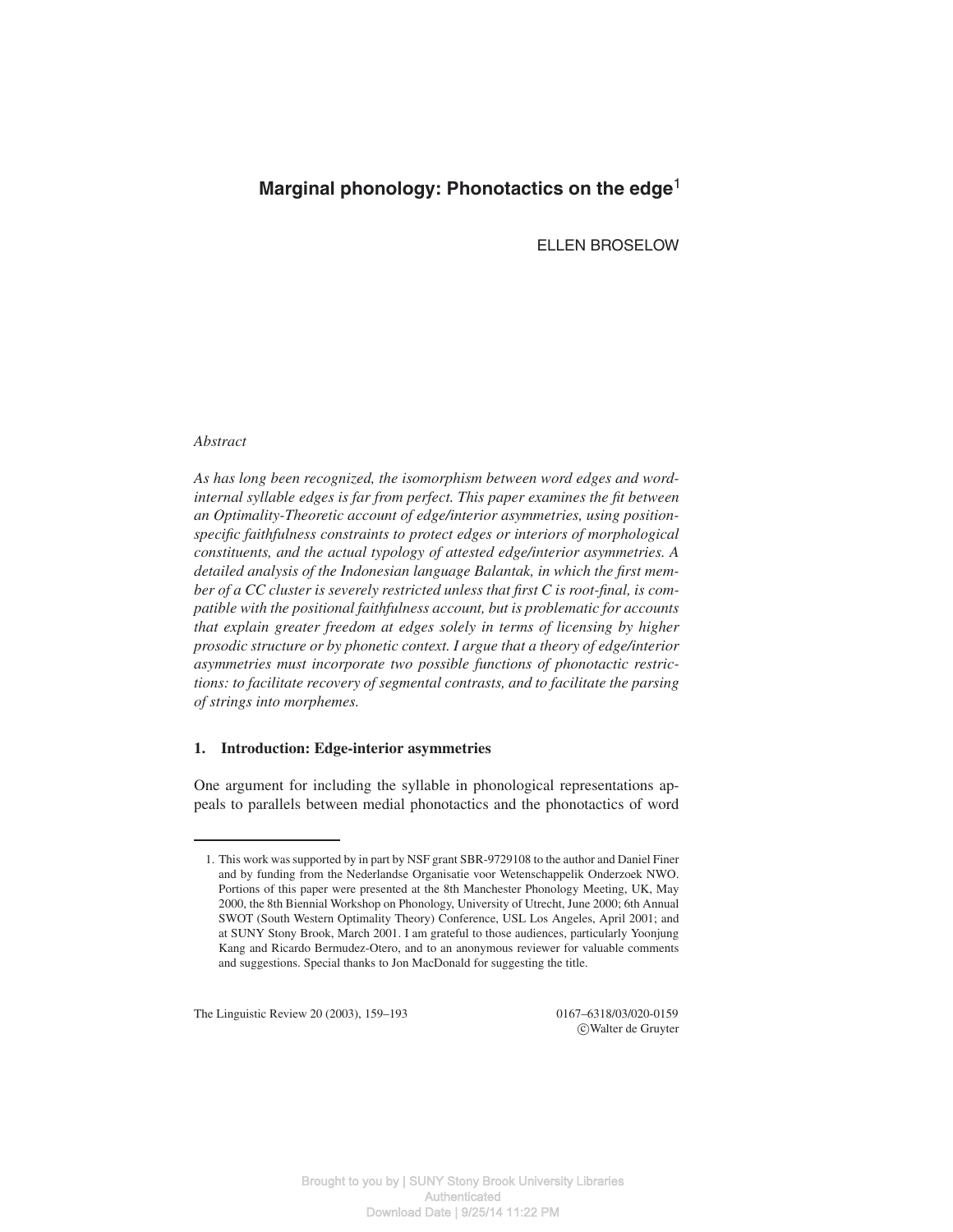margins. For example, Kahn (1976) argues that the word-internal consonant sequences judged possible by English speakers are just those that can be decomposed into a word-final coda and word-initial onset. Thus, restrictions on possible syllables provide a unified account of the unacceptability of word-final *\*tk#,* word-initial *\*#kp*, and word-internal *\*tkp.*

However, as has long been recognized, the isomorphism between word edges and word-internal syllable edges is far from perfect. Considering the match between left word edge and word-internal onsets, we find both Guhang Ifugao, where all words begin with consonants but word-internal syllables may lack onsets (Landman 1999), and the mirror image Axininca Campa, where wordinitial vowels are possible but word-internal syllables begin only with consonants (Spring 1990, McCarthy and Prince 1993a, Kager 1999). Comparing the right edge of words with word-internal codas, we find both Diyari (Mc-Carthy and Prince 1994, Landman 1999, Wiltshire 2003), in which words must end in vowels but internal codas are possible, and conversely, many languages that allow a wider range of structures at right edge than in word-internal preconsonantal position, including Kamaiurá (Everett and Seki 1985, McCarthy and Prince 1993a, Wiltshire 2003), Diola-Fogny (Sapir 1965, Ito 1986, Piggott 1999, Kager 1999), and Misantla Totonac (MacKay 1991).<sup>2</sup>

This lack of universal isomorphism between word margins and syllable margins has spawned a panoply of theoretical proposals, most of which focus on cases involving greater freedom at the right edges of words. The various proposals differ with respect to the three fundamental assumptions whose convergence makes asymmetry between word edges and syllable edges problematic: (i) that phonotactic constraints are a function of restrictions on syllable positions; (ii) that prosodic structure is strictly layered (Selkirk 1981, Nespor and Vogel 1986), with all segments contained within syllables; and (iii) that restrictions on syllable structure are uniformly applied, regardless of the position of the syllable in the word. Analyses of edge/interior asymmetries range from accounts that maintain all three assumptions by assuming abstract representations in which final consonants are onsets to a degenerate syllable (e.g., Kaye, Lowenstamm and Vergnaud 1990), to those that abandon the connection between syllables and phonotactics altogether, appealing to functional principles of perceptual salience (Steriade 1999, Blevins 2003). Between these poles are proposals that give up the assumption of strict layering, allowing consonants at edges to be extraprosodic or attached directly to the prosodic word (Steriade 1982, Ito 1986, Rubach and Booij 1990, Hung 1994, Goad and Brannen in press, among many others); or that abandon the uniform application of syllable

<sup>2.</sup> See Blevins (1995) for a summary of various patterns.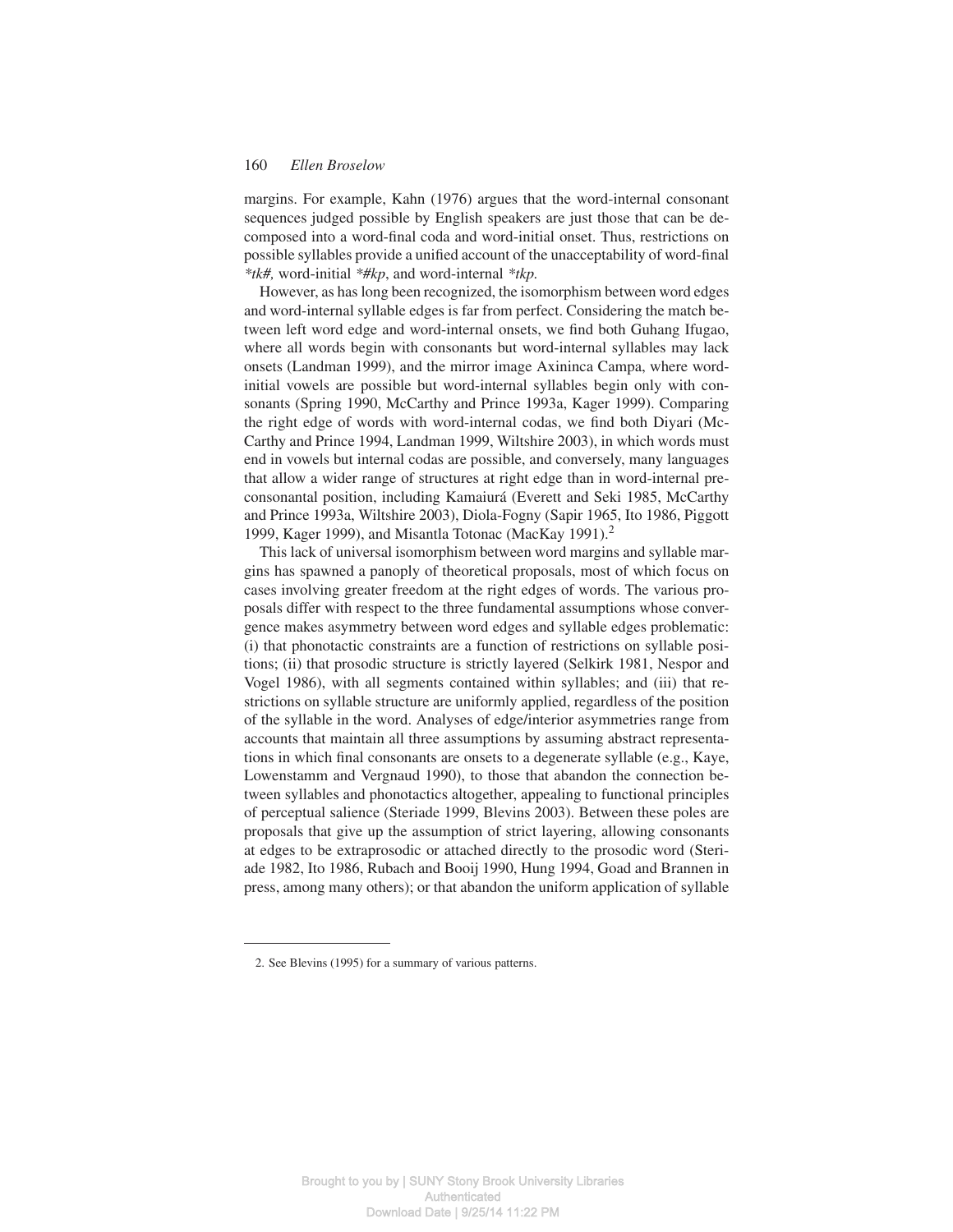structure restrictions across the word by making special licensing provisions at word edge (Piggott 1999), or by incorporating positional faithfulness constraints that enforce greater faithfulness at constituent edges (alignment and anchoring, McCarthy and Prince 1993b and 1995b, Wiltshire 2003). These various treatments serve almost as a guidebook to the history of generative phonology, with a shift over time from focus on derivations in rule-based phonology to focus on representations in autosegmental phonology and on violable, interacting surface constraints in Optimality Theory. To date, no consensus has emerged as to the best account of edge/interior asymmetries, making this an area where examination of cross-linguistic variation may be useful in choosing among competing accounts.

In this paper, I examine the fit between the array of attested right edge/ interior patterns and an Optimality-Theoretic account of phonotactics that uses position-specific faithfulness constraints to override the effects of otherwise high ranking coda markedness constraints. The focus is on two types of languages: those that allow coda consonants only at edges (CVCVC) or internally (CVCCV); and those that allow single consonants in both internal and edge codas (CVCCVC), but exhibit a greater range of place and/or manner contrasts in one position than in another. I begin in Section 2 with a brief survey of the types of relationships found between the right edges of words and the codas of word-internal syllables, and examine the match between the attested patterns and the patterns predicted by free ranking of coda markedness constraints, position-specific faithfulness constraints, and general faithfulness constraints. In Section 3, I present a case study of one language, Balantak, that exhibits a greater range of contrasts at the right edges of stems than elsewhere, a pattern that is problematic for accounts that tie the location of greater contrast solely to the edges of prosodic constituents or to phonetic context. Section 4 presents a comparison of alternative approaches to edge/interior asymmetries with respect to predictions concerning the location and type of greater contrast, and predictions for areas beyond phonotactics, such as the abstractness of representations, the weight of final consonants, and the expected infixation patterns. I conclude that a theory of phonotactics must recognize the role of phonotactic restrictions in facilitating the parsing of a string into morphemes (reflected in anchoring constraints), as well as in facilitating the recoverability of segmental contrasts.

#### **2. Typology and constraints**

We will first consider the match between the simplest type of markedness, the presence vs. absence of syllable codas. We begin with symmetrical patterns then move on to edge/interior asymmetries.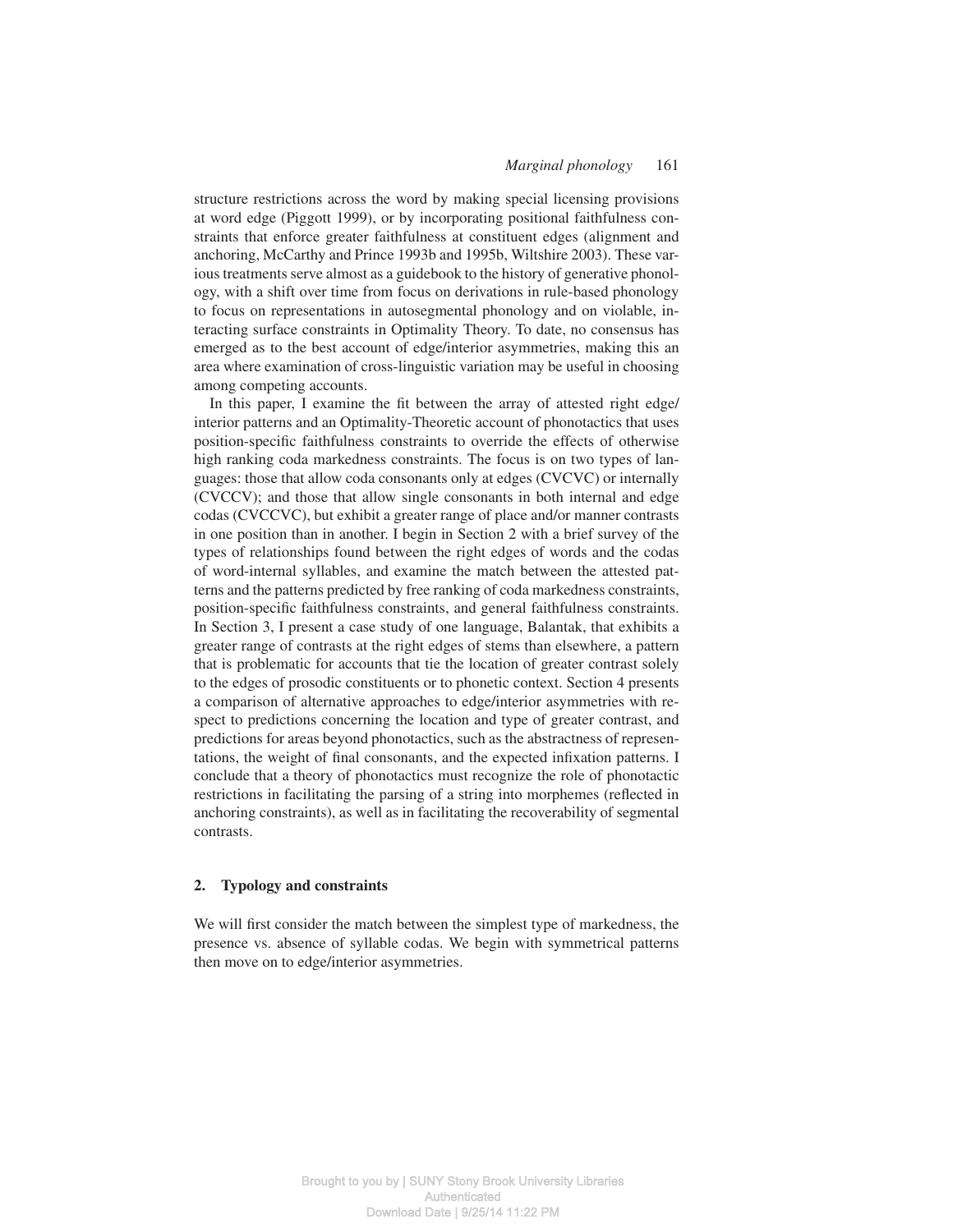## *2.1. Coda vs. no coda*

*2.1.1. Symmetrical patterns (coda/no coda).* For cases in which consonant sequences cannot form complex onsets, the standard assumption is that intervocalic CC sequences are divided into a coda followed by an onset. $3$  If words consist simply of possible syllables, we therefore expect symmetry between word-final and preconsonantal positions. Languages maintaining such symmetry are indeed attested: Hawaiian and Zulu (Grijzenhout and van Rooy 2000), for example, have no consonant sequences and no word-final consonants, while Manam has both CC sequences and single word-final consonants (Piggott 1999).<sup>4</sup> We can describe the symmetrical possibilities in terms of the ranking of the familiar markedness constraint NOCODA (syllables must not have codas) with respect to the block of faithfulness constraints. These possibilities are outlined in the chart below. Where NOCODA outranks all faithfulness constraints  $(M \gg F)$ , all syllables are open; and where faithfulness constraints dominate NOCODA (F>>M), all occurring codas will be preserved:

|         | $\beta$ , miniciricar patterno, micrioro (1) 10. Right Bageo (1) |        |                           |                          |                                                        |  |  |  |  |
|---------|------------------------------------------------------------------|--------|---------------------------|--------------------------|--------------------------------------------------------|--|--|--|--|
|         | Inside                                                           |        | Edge   Language   Ranking |                          | Syllable                                               |  |  |  |  |
|         |                                                                  |        |                           |                          | description                                            |  |  |  |  |
| $I = E$ | a. U                                                             | U      |                           |                          | Hawaiian $\vert$ NOCODA $\gg$ F $\vert$ uniformly open |  |  |  |  |
|         | V.CV                                                             | V#     |                           |                          |                                                        |  |  |  |  |
|         | *VC.CV                                                           | $*VC#$ |                           |                          |                                                        |  |  |  |  |
|         | b. U, M                                                          | U, M   | Manam                     | $F \gg NOCODA$ uniformly |                                                        |  |  |  |  |
|         | V.CV                                                             | V#     |                           |                          | faithful (open or                                      |  |  |  |  |
|         | VC.CV                                                            | VC#    |                           |                          | closed)                                                |  |  |  |  |
|         | c. M                                                             | M      |                           |                          | uniformly closed                                       |  |  |  |  |
|         | *V.CV                                                            | $*V#$  |                           |                          |                                                        |  |  |  |  |
|         | VC.CV                                                            | VC#    |                           |                          |                                                        |  |  |  |  |

(1) Symmetrical patterns, Interiors (I) vs. Right Edges (E)

I know of no language corresponding to (1c), in which all syllables have codas. This gap is expected, since it would require a constraint favoring closed over open syllables in all positions. Such a constraint has been explicitly rejected on typological grounds (Prince and Smolensky 1993, Kager 1999).<sup>5</sup>

<sup>3.</sup> As a reviewer pointed out, another logical possibility is that one of the two consonants is ambisyllabic.

<sup>4.</sup> As discussed below, all codas in Manam, both word-internally and word-finally, are restricted to nasals, requiring another markedness constraint, Coda=Nas, ranked above faithfulness constraints.

<sup>5.</sup> Hammond (1999) proposes a constraint that requires all syllables to be bimoraic, and this constraint could have the effect of inducing codas if accompanied by a highranking constraint banning long vowels; however, the need for a constraint requiring uniform bimoraicity is not well established.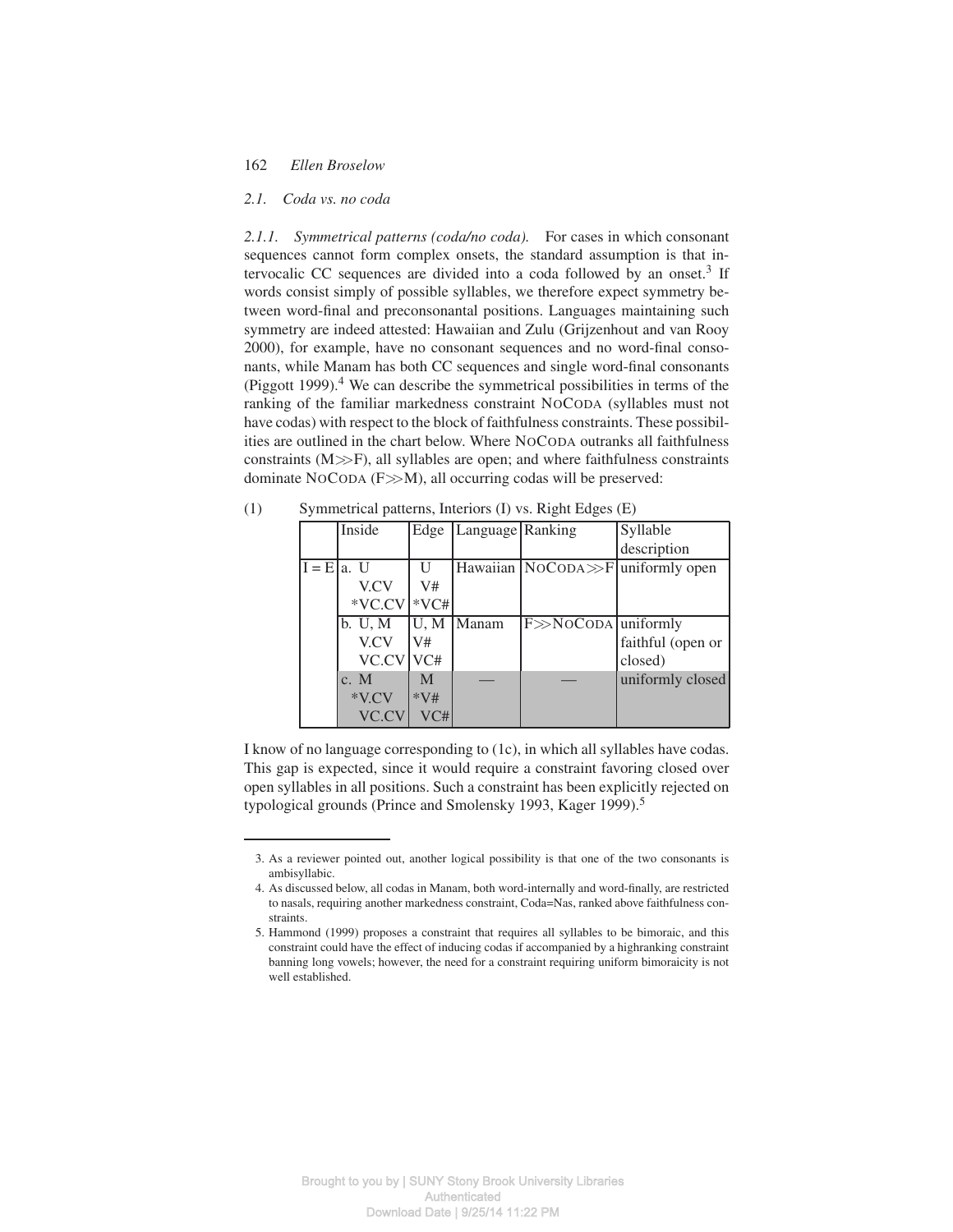*2.1.2. Asymmetrical patterns (Coda/NoCoda).* Structures found at right edges are not always the same as those found in preconsonantal position. For example, Kamaiurá (Everett and Seki 1985, McCarthy and Prince 1993a), Luo, and Yucatec Maya (Harris and Gussmann 1998) have word-final consonants but no CC sequences anywhere. Conversely, Diyari (Austin 1981), Thargari (Klokeid 1969), Pitjantjatjara and PittaPitta (Wiltshire 2003), and Telugu and Italian (Harris and Gussmann 1998) have only vowel-final words, but do allow CC sequences within a word. And Yapese has no vowel-final words, but permits both open and closed syllables within a word (Jensen 1977, Piggott 1999).<sup>6</sup> Considering these patterns in terms of syllable structure markedness, we find the enforcement of stronger standards of markedness both at interiors and at edges:

- (2) Right edge more marked
	- a. Kamaiurá, Luo, Yucatec Maya
		- (i) Final syllables: Coda possible
		- (ii) Nonfinal syllables: Coda not possible
	- b. Yapese
		- (i) Final syllables: Coda required
		- (ii) Nonfinal syllables: Coda possible

## (3) Right edge less marked

Diyari, Thargari, Pitjantjatjara, PittaPitta, Telugu, Italian

- (i) Final syllables: Coda not possible
- (ii) Nonfinal syllables: Coda possible

Asymmetries in edge/interior markedness can be induced by faithfulness or markedness constraints specific to position. I will assume the following:

(4) Position-specific constraints

- a. ANCHOR-R (GRW): A segment at the right edge of the grammatical word in the output has a correspondent at the right edge of the grammatical word in the input (no epenthesis or deletion at the edge; McCarthy and Prince 1995a).
- b. I-O CONTIGUITY: The correspondents of a contiguous input string must be contiguous in the output, and vice versa (no medial epenthesis or deletion; McCarthy and Prince 1994).
- c. FINAL-C: Prosodic words must end in consonants (McCarthy and Prince 1994).

<sup>6.</sup> Jensen (1977) points out that borrowed words (such as *doolaa* 'dollar') may end in long vowels.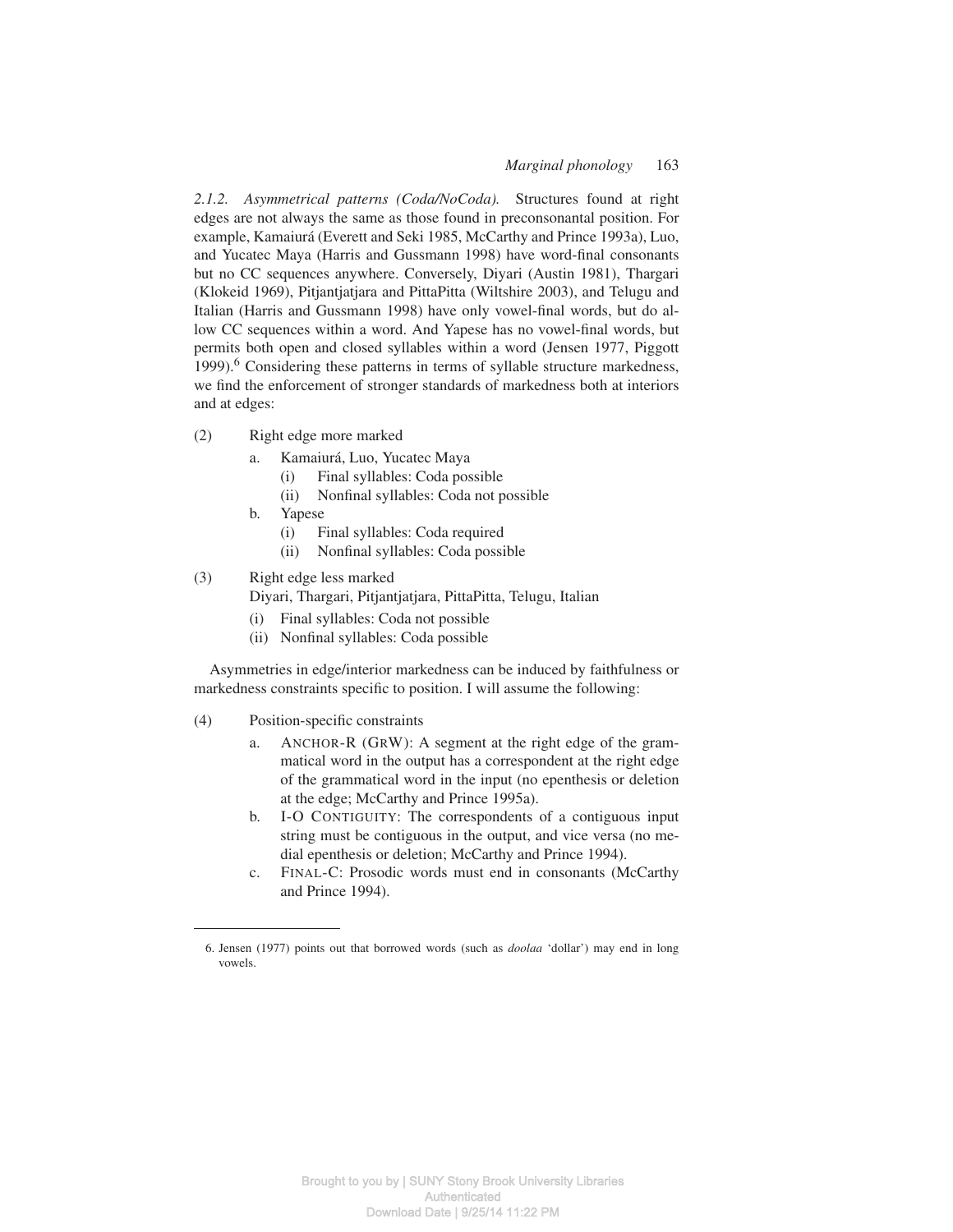Position-specific faithfulness constraints (ANCHOR and CONTIGUITY) mandate faithful realization of some portion of a constituent, either the edge or the interior. Ranking ANCHOR above the general markedness constraints would give us the Kamaiurá pattern, in which only edge syllables are immune to the NOCODA constraint:

(5) Kamaiurá pattern

|           | /CVCCVC/      | ANCHOR-R  | <b>NOCODA</b> | <b>FAITH</b> |
|-----------|---------------|-----------|---------------|--------------|
|           | <b>CVCCVC</b> |           | **            |              |
|           | <b>CVCV</b>   | $^{\ast}$ |               | **           |
| $C.$ $R\$ | CVCVC         |           | ∗             |              |
|           | CVCCV         | *         |               |              |

Normally, the ranking NOCODA>>MAX,DEP in Diyari would require all syllables to end in vowels, even if this requires deletion or insertion of segments. But if NOCODA is dominated by I-O CONTIGUITY, which forbids insertion or deletion inside a word, only final syllables can be forced to conform to the NoCoda requirement (McCarthy and Prince 1994):

(6) Diyari pattern

|       | /CVCCVC/      | <b>I-O CONTIG   NOCODA</b> |        | <b>FAITH</b> |
|-------|---------------|----------------------------|--------|--------------|
|       | <b>CVCCVC</b> |                            | $**1$  |              |
|       | <b>CVCV</b>   | *1                         |        | **           |
|       | <b>CVCVC</b>  | $*$                        |        | ∗            |
| ժ nas | <b>CVCCV</b>  |                            | $\ast$ | ∗            |

A third source of asymmetry is (4c): FINAL-C; ranked above NOCODA, this derives the Yapese pattern, in which codas are not only allowed in word-final position (as in Kamaiurá), but are actually required in this position:

| rapese pattern |               |         |               |              |
|----------------|---------------|---------|---------------|--------------|
|                | /CVCCVC/      | FINAL-C | <b>NOCODA</b> | <b>FAITH</b> |
| а.             | <b>CVCCVC</b> |         | $**1$         |              |
|                | <b>CVCV</b>   | *       |               | $**$         |
| $C.$ $R\$      | CVCVC         |         | ∗             | $\ast$       |
|                | <b>CVCCV</b>  | *       | ∗             | ∗            |

(7) Yapese pattern

As Wiltshire (2003) argues, FINAL-C may be active on phrase edges, rather than word edges: the Atampaya dialect of the Australian language Uradhi requires phrase-final but not word-final or word-medial syllables to be closed.

We can now examine the fit between the patterns of asymmetrical syllable types predicted by free ranking of the constraints discussed to this point, and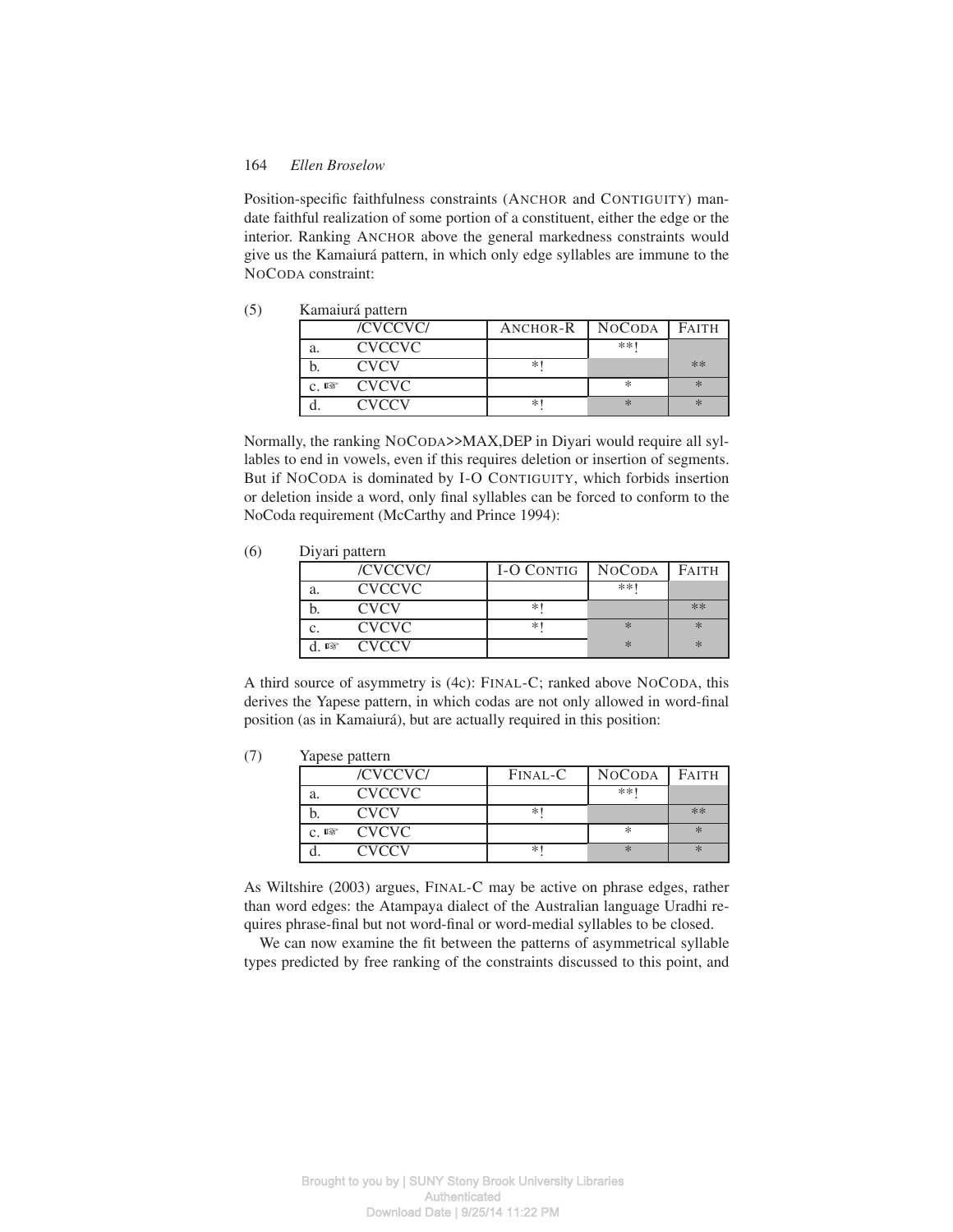attested asymmetries. Logically possible patterns of open and closed syllables within a word are summarized in the following chart:

|                    | Structure      |            |         | Structure Language Ranking |                           | Syllable      |
|--------------------|----------------|------------|---------|----------------------------|---------------------------|---------------|
|                    |                | inside     | at word |                            |                           | description   |
|                    |                | word       | edge    |                            |                           | (by position  |
|                    |                |            |         |                            |                           | in word)      |
| $I \subset E$ a. U |                |            | U.M     | Kamaiurá ANCHOR            |                           | edge: open    |
|                    |                | V.CV       | V#      |                            | $\gg$ NoCoda              | or closed;    |
|                    |                | *VC.CV VC# |         |                            | $\gg F$                   | inside: open  |
|                    | $\mathbf{b}$ . | M          | U, M    |                            |                           | edge: open    |
|                    |                | $*V$ .CV   | V#      |                            |                           | or closed;    |
|                    |                | VC.CV      | VC#     |                            |                           | inside:       |
|                    |                |            |         |                            |                           | closed        |
| $I \supset E$      |                | c. U, M    | U       | Diyari                     | CONTIG                    | edge: open;   |
|                    |                | V.CV       | V#      |                            | $\gg$ NOCODA inside: open |               |
|                    |                | VC.CV      | $*VC#$  |                            | $>\!\!>\!\!F$             | or closed     |
|                    |                | d. U, M    | M       | Yapese                     | FINAL-C                   | edge: closed; |
|                    |                | V.CV       | $*V#$   |                            | $\gg F$                   | inside: open  |
|                    |                | VC.CV      | VC#     |                            | $\gg$ NOCODA              | or closed     |
| $I \neq E$         | e. U           |            | M       | $\gamma$                   | FINAL-C                   | edge: closed; |
|                    |                | V.CV       | $*V#$   |                            | $\gg$ NOCODA inside: open |               |
|                    |                | *VC.CV VC# |         |                            | $\gg F$                   |               |
|                    | f.             | M          | U       |                            |                           | edge: open;   |
|                    |                | *V.CV      | V#      |                            |                           | inside:       |
|                    |                | VC.CV      | $*VC#$  |                            |                           | closed        |

(8) Asymmetrical patterns, Interior Codas (I) vs. Right Edges (E)

The chart in (8) shows three gaps. The lack of languages like (8b) and (8f) is expected in the absence of a constraint that would require all syllables to be closed in all positions. However, a potentially problematic gap in (8) is type (8e), which generally forbids closed syllables, but requires all words to end in consonants. A constraint set containing NOCODA and FINAL-C predicts that such a language should be possible, derived from the ranking FINAL-C >>NOCODA>>F. It is of course difficult to determine whether the absence of a particular pattern represents a gap in the data set, an accidental gap in human languages, or an impossible pattern. If (8e) is not in fact a possible human language, this gap points to the need for a revision of the theory.<sup>7</sup> In

<sup>7.</sup> A reviewer suggests an alternative account in which NOCODA is replaced by a family of constraints relativized to prosodic domains and universally ranked NOCODA-PWD $\gg$ NOCODA-FT>>NOCODA-SYLL, following Wiese's (1996) similar treatment of ONSET. This system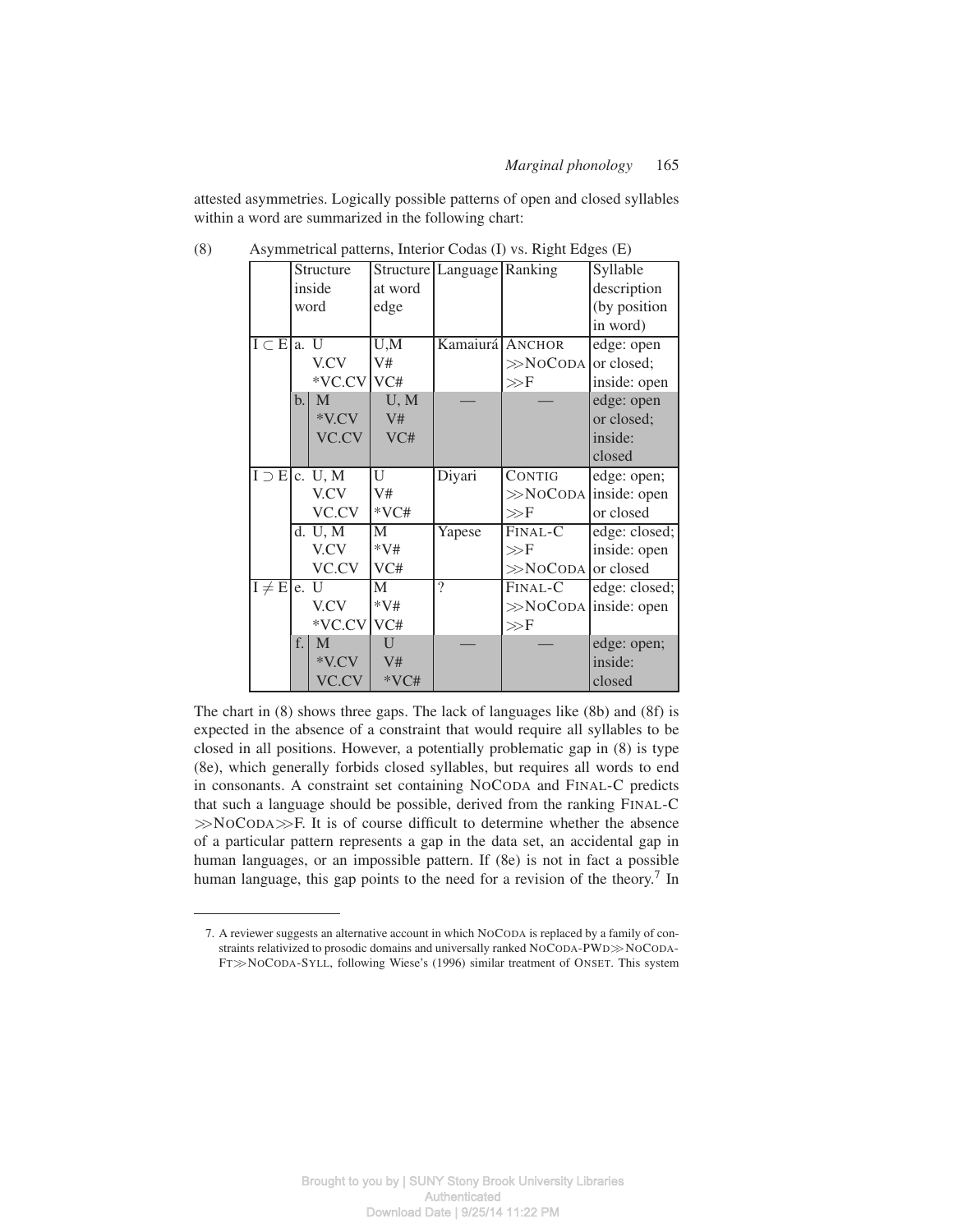the absence of conclusive evidence, I will put this question aside to focus on accounting for attested patterns. At this point we turn to a different sort of asymmetry involving not the presence vs. absence of codas, but rather the range of contrasts found in coda segments.<sup>8</sup>

#### *2.2. Single C coda: Wider contrast vs. narrower contrast*

Even where languages allow codas in both word-internal and word-final syllables, markedness constraints specific to consonant sequences may induce asymmetries between the possible contrasts found in the different positions. For example, Rose (2000) proposes (following Vennemann 1972, among others) a constraint called SYLLABLE CONTACT, which requires that "the first segment of the onset of a syllable must be lower in sonority than the last segment in the preceding syllable" (Rose 2000: 401). High ranking of this constraint will rule out word-internal codas of low sonority, reducing manner contrasts in word-internal but not word-final codas. This pattern is exemplified by Eastern Ojibwa, in which internal CC is limited to nasal-stop or fricative-stop, while final consonants are unrestricted (Piggott 1999). Conversely, internal codas may show a wider range in place of articulation than word-final consonants, due to a constraint requiring sonorant-obstruent clusters to agree in place of articulation. Such a pattern is familiar, being attested in Japanese, in Selayarese (Mithun and Basri 1986), and in Lardil (Hale 1973), in which only word-final nasals have a single place of articulation, while internal coda nasals agree in place with a following consonant.<sup>9</sup> A similar pattern is found in the Western Australian language Martuthunira, which restricts final nasals to alveolar and palatal, but permits labial, velar, and lamino-dental nasals as the first member of a homorganic cluster (Dench 1995). We can therefore assume a constraint AGREEPLACE: nasals must share place with a following obstruent. Adding the

would predict that we should find another pattern, one that is to my knowledge also unattested: a language in which codas can appear in foot-initial syllables but not in foot-final ones, consistent with the ranking NOCODA-PWD, NOCODA-FT $\gg$ F $\gg$ NOCODA-SYLL. This would predict the existence of a language in which only alternate syllables can have codas. Interestingly, whether a syllable has a coda would be logically independent of whether the syllable is stressed, since in a language with iambic feet, it would be the stressed syllable that would be foot-final and therefore codaless.

<sup>8.</sup> Wiltshire (2003) points out that Leti requires phrase-final syllables, but not syllables in other positions, to be open. She accounts for this pattern with a constraint requiring phrase edges to align with a vowel. Following the approach above, we could account for this by relativizing the contiguity constraint to the phrase level.

<sup>9.</sup> The Selayarese pattern is often described as requiring that codas must be placeless; in such an account, the word-final velar nasal is placeless at some level of analysis (Piggott 1999).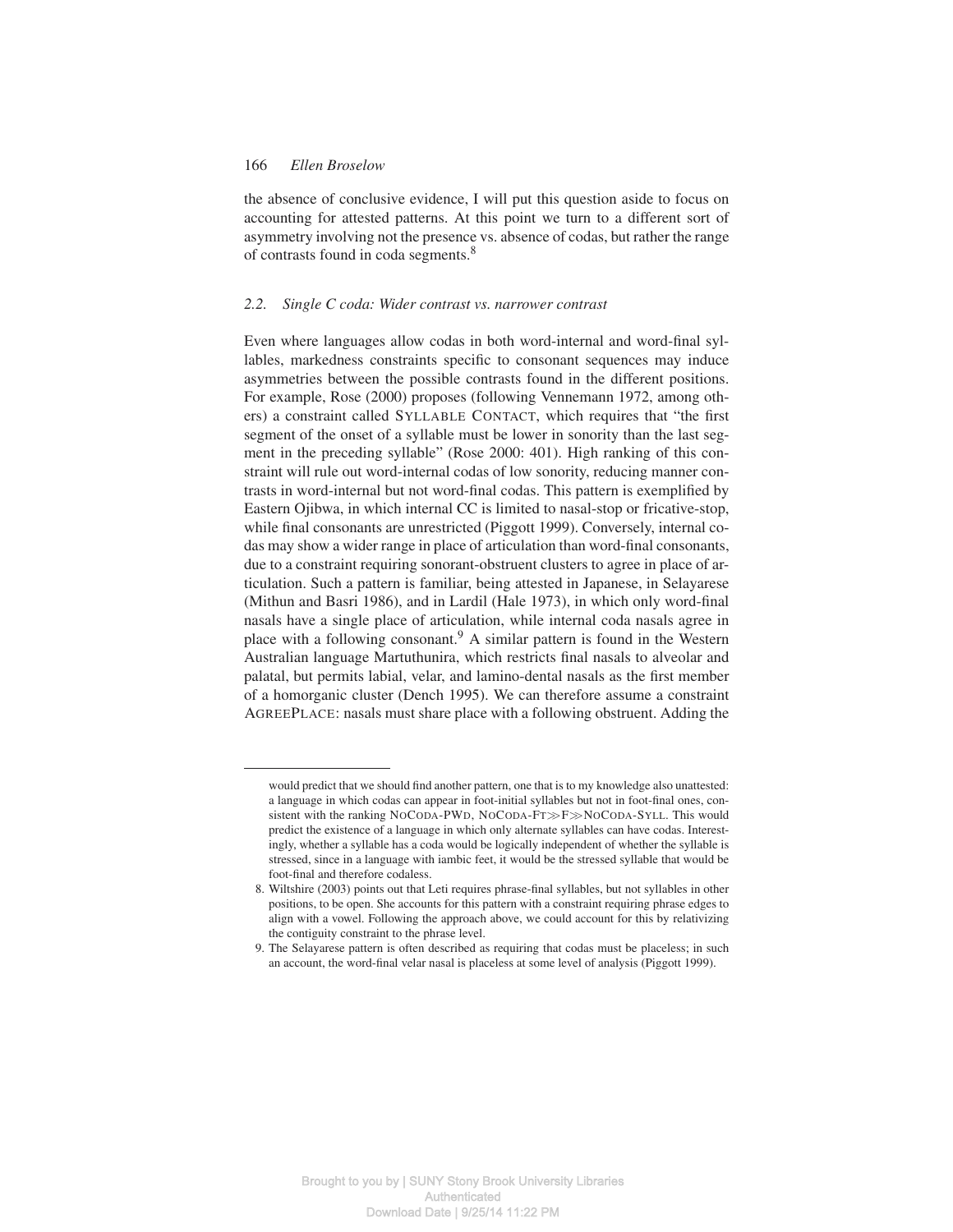syllable contact constraint and the nasal agreement constraint to our repertoire therefore predicts two types of contrast asymmetries:

| $\alpha$ is summon particular and the subset of manifestration of $\alpha$ |           |     |                           |            |                        |  |
|----------------------------------------------------------------------------|-----------|-----|---------------------------|------------|------------------------|--|
|                                                                            | Inside    |     | Edge   Language   Ranking |            | Description            |  |
| $I \subset E$                                                              |           | U.M | Eastern                   |            | SyllContact edge: more |  |
| (manner)                                                                   | V.CV      | V#  | Ojibwa                    | $\gg F$    | contrasts              |  |
|                                                                            | VN.TV VC# |     |                           | $\gg$ Coda |                        |  |
|                                                                            | VS.TV     |     |                           | Markedness |                        |  |

(9) Asymmetrical patterns: Wider range of manners at right edge (E)

| (10) | Asymmetrical patterns: Wider range of places in interior Codas (I) |  |  |  |  |
|------|--------------------------------------------------------------------|--|--|--|--|
|      |                                                                    |  |  |  |  |

|               | Inside | Edge   | Language   Ranking |            | Description |
|---------------|--------|--------|--------------------|------------|-------------|
| $I \supset E$ | U.M    |        | Lardil             | AgreePlace | edge: fewer |
| (place)       | V.CV   | Vn#    |                    | $\gg$ Coda | contrasts   |
|               | VC.CV  | $*Vm#$ |                    | Markedness |             |
|               |        |        |                    | $\gg F$    |             |

We may find similar asymmetries with respect to constraints requiring agreement in voicing. For example, Catalan allows only voiced obstruents in coda, except that coda obstruents will agree in voicing with an immediately following voiced obstruent (Beckman 1998).

However, asymmetries induced by agreement constraints and syllable contact constraints do not exhaust the types of attested asymmetries. In Malayalam, the only word-final consonants are [m] and [n], but word-internal CC sequences may begin with other consonants (e.g., *cuřuĮmuți* 'curly hair' (Mohanan 1989)).<sup>10</sup> This situation is reminiscent of the Diyari case, in which CON-TIGUITY protects internal segments from the effects of markedness constraints. For Malayalam, we can assume that the relevant coda markedness constraint is the following:

## (11) CODA=NAS: Codas must be nasal.

This constraint is obeyed in all positions in Manam, as discussed above, where it outranks all faithfulness constraints. The Malayalam asymmetrical pattern can be derived by ranking both the positional faithfulness CONTIGUITY constraint and the featural faithfulness constraint IDENT[NASAL] above CODA= NAS. For a medial coda, CONTIGUITY rules out moving the nasal out of coda position, and IDENT[NAS] prevents change to a non-nasal consonant:

<sup>10.</sup> Mohanan uses this fact, among others, to argue that internal consonant sequences comprise onsets (at surface level) in Malayalam. See Broselow, Chen, and Huffman (1997) for counterarguments, but see also Steriade (1999), who argues in favor of the onset analysis.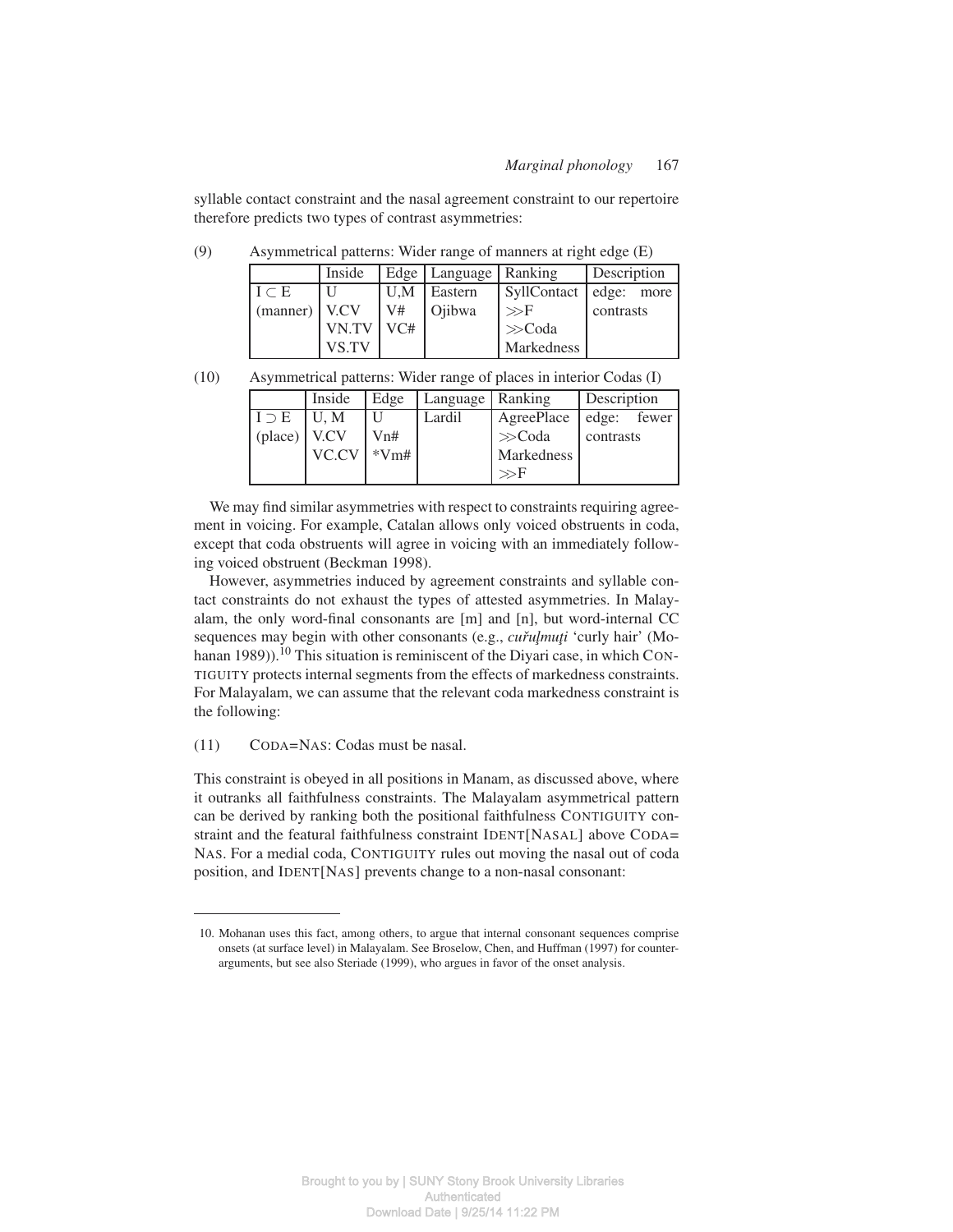#### (12) Medial C protected

| /VlmV/               |      |    | $ $ CONTIG   IDENTNAS $ $ CODA=NAS $ $ MAX(C) $ $ |  |
|----------------------|------|----|---------------------------------------------------|--|
| a. $\mathbb{R}$ VlmV |      |    |                                                   |  |
| VnmV                 |      | *1 |                                                   |  |
| VmV                  | $*1$ |    |                                                   |  |

CONTIGUITY is irrelevant, however, to final non-nasals, leaving them subject to deletion (or insertion of a following vowel):

### (13) Final C unprotected

|                   |  | CONTIG   IDENTNAS   CODA=NAS   MAX(C) |  |
|-------------------|--|---------------------------------------|--|
|                   |  | $\ast$                                |  |
| $\dots$ Vn        |  |                                       |  |
| $C. \n\mathbb{R}$ |  |                                       |  |

Thus, we can derive the wider/narrower contrast asymmetry from the ranking edge-specific faithfulness, featural faithfulness $\gg$ coda markedness, general faithfulness:

| (14) | Asymmetrical patterns: Wider range of manners in interior codas (I): |  |  |  |  |  |  |  |  |
|------|----------------------------------------------------------------------|--|--|--|--|--|--|--|--|
|------|----------------------------------------------------------------------|--|--|--|--|--|--|--|--|

|               | Inside         |     | Edge Language Ranking |                  | Description |
|---------------|----------------|-----|-----------------------|------------------|-------------|
| $I \supset E$ | c. U. M        | U   | Malayalam Contig,     |                  | edge: fewer |
| (manner)      | V.CV           | Vn# |                       | $Ident[Nas] \gg$ | contrasts   |
|               | $VCCV$ * $Vt#$ |     |                       | $\gg$ Coda       |             |
|               |                |     |                       | Markedness, F    |             |

Just as CONTIGUITY protects marked codas in internal positions, ANCHOR protects marked codas in final position. Therefore we predict the existence of cases in which final codas display a wider range of place and/or manner contrasts than internal codas, resulting from the ranking of ANCHOR and IDENT constraints over coda markedness constraints. The next section discusses such a case.<sup>11</sup>

<sup>11.</sup> An additional type of positional faithfulness, proposed by Beckman (1998), protects entire syllables in privileged positions. Beckman discusses a number of cases in which initial onsets, nuclei, and codas of word-initial syllables show a wider range of segment types than is seen in non-initial syllables. Thus, a constraint mandating faithfulness to word-initial syllables is one potential source of inventory asymmetries. Beckman does not propose a parallel constraint protecting final syllables, and indeed, it appears to be word-final consonants, rather than onsets or nuclei of word-final syllables, that enjoy privileged status.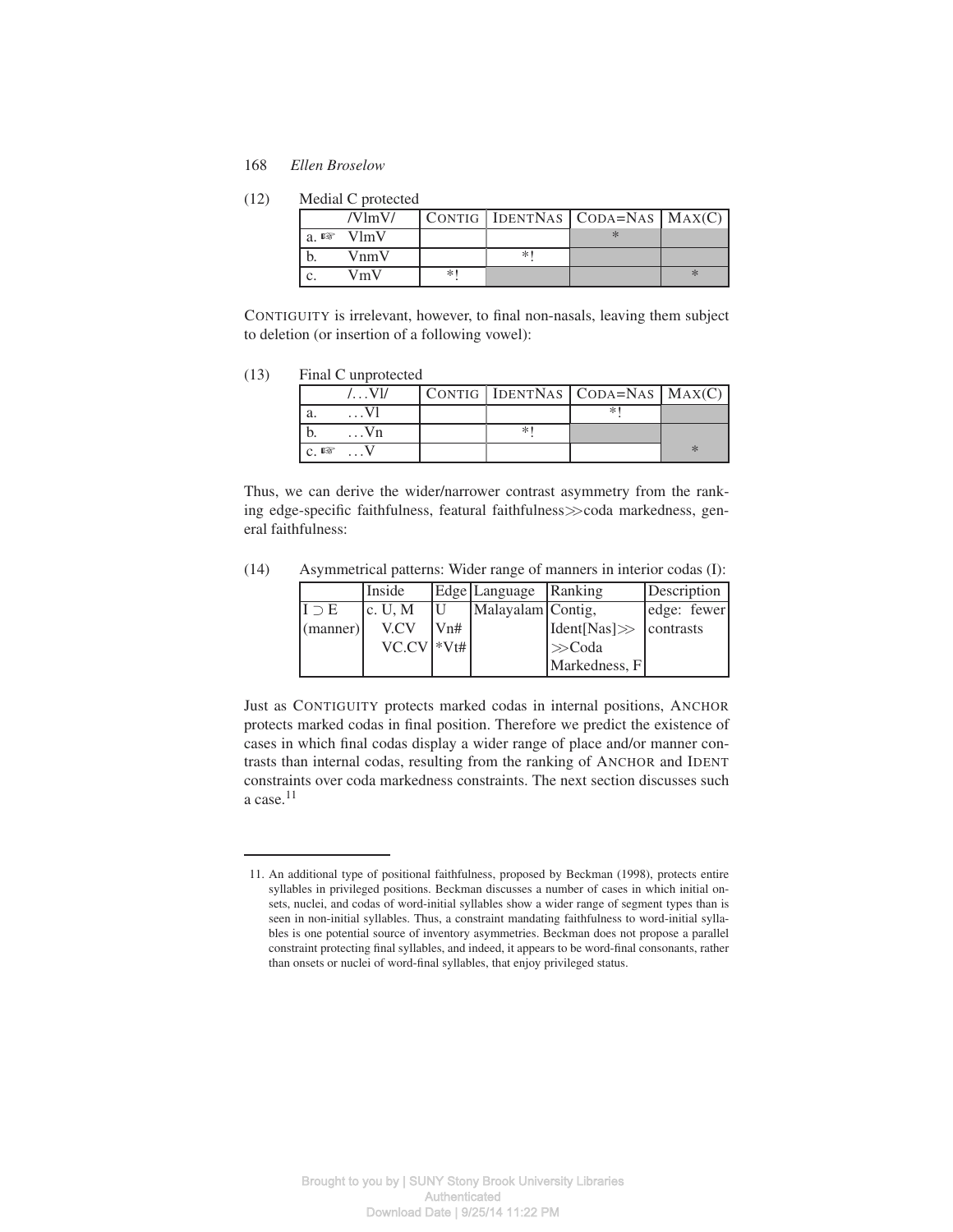#### **3. Case study in wider right edge contrast: Balantak**

Balantak, a member of the Saluan subgroup of Central Sulawesi languages of Indonesia, is of particular interest because it exemplifies another variable in edge/interior asymmetries: the location of wider contrast in Balantak is not the right edge of the word, but the right edge of the root.<sup>12</sup> The Balantak case will therefore be useful in comparing the predictions of different approaches to edge protection, such as those that tie contrast to prosodic constituency or to the recoverability of perceptual cues in particular phonetic contexts. My discussion of the phonotactics of Balantak relies mainly on the insightful accounts of Busenitz and Busenitz (1990, 1991) and Busenitz (1994), and on confirmation of their descriptions by Hasan Basri after consultation with native speakers of Balantak.

### *3.1. Balantak phonotactics*

Comparing the range of consonants that occurs prevocalically with those that occur word-finally in Balantak, we see that word-final position is slightly more restrictive, disallowing voiced obstruents and glides:

(15) Balantak consonants Prevocalic Word-final p, t, k,  $?^{13}$  p, t, k, ? b, d, g  $(*b, d, g)$ m, n, N m, n, N s, l, r, j, w s, l, r  $(*j, w)$ 

The set of consonants allowed in morpheme-internal codas, however, is much smaller. Morpheme-internally, all CC sequences consist of a nasal followed by a homorganic obstruent:

(16) Morpheme-internal: Homorganic nasal-obstruent *gampal* 'underlayer' *lense* 'empty' *pintun* 'dark' *ungak* 'hornbill bird'

<sup>12.</sup> Himmelmann (1991) makes the same claim for another Central Sulawesi language, Totoli, which is a member of the Tomini-Tolitoli subgroup.

<sup>13.</sup> Glottal stop occurs intervocalically but not word-initially.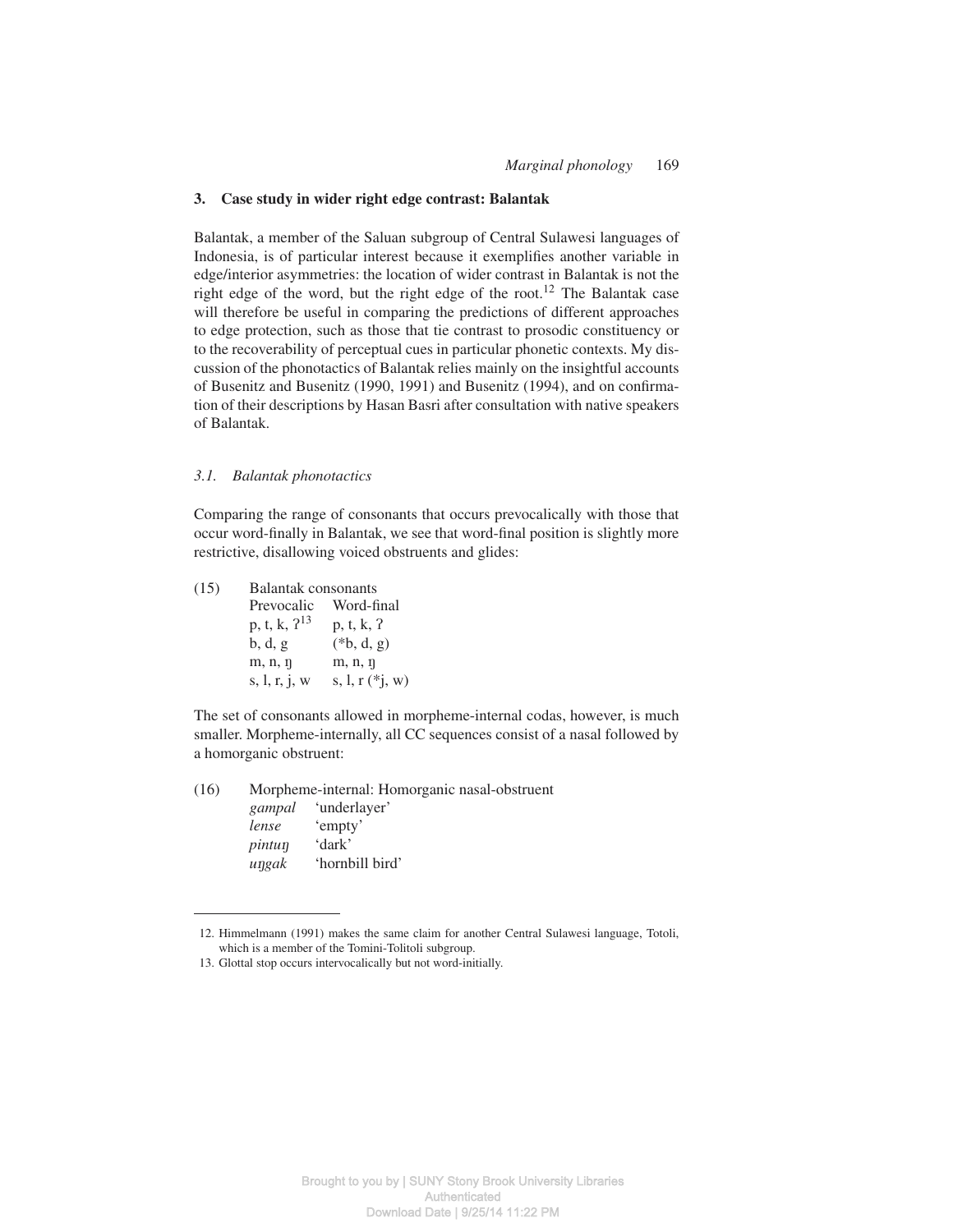Arguing against an analysis of these nasal-obstruent sequences as single segments, Busenitz and Busenitz (1991: 31) claim that "the syllable break falls between the two consonants."

CC sequences across prefix-stem boundaries are also restricted to homorganic nasal-obstruent, a restriction supported by alternations. A nonhomorganic nasal-obstruent sequence is repaired by place assimilation of the nasal, as in (17):

| (17) |                  | Prefix-root: Nasal-obstruent input |                           |
|------|------------------|------------------------------------|---------------------------|
|      | $\pi$ -oso?/     | $\lceil \pi + \cos \theta \rceil$  | 'wash hands (imperative)' |
|      | /nin+borek/      | [nimborek]                         | 'lied'                    |
|      | $/san+kau/$      | [sankau]                           | 'one tree'                |
|      | /min+sapit/      | [minsapit]                         | 'hidden'                  |
|      | $/san + taa?$    | [santaa?]                          | 'one word'                |
|      | $/t$ on+giok $/$ | [tongiok]                          | 'unintentionally move'    |

When the prefixal nasal is followed by a sonorant, either the nasal is deleted, as in (18a), or a vowel is inserted between the nasal and the sonorant, as in (18b):

## (18) Prefix-root: Nasal-sonorant input

| a. | Nasal deleted<br>/san+wuras/<br>$/san+1oloon/$<br>$/min+noa/$      | [sawuras]<br>[saloloon]<br>[minoa] | 'one seed'<br>'one thousand'<br>'to breathe'  |
|----|--------------------------------------------------------------------|------------------------------------|-----------------------------------------------|
| b. | Vowel inserted<br>$/mV\eta + r\omega\rho r$<br>$/mV\eta + jungot/$ | [monoronor]<br>[munujungot]        | (B&B: 'to breath')<br>'to hear'<br>'to shake' |

The choice of consonant deletion vs. vowel insertion depends on whether the prefixal vowel is fixed or is a copy of the stem vowel; insertion of a copy vowel is tolerated if vowel copy is independently required to fill in the vocalic portion of the prefix (see Pater 2002 for an analysis of these facts).

A third type of problematic CC sequence involves a prefix-final glottal stop followed by any consonant. In this case, the glottal stop is deleted:

| (19) | Prefix-root: Glottal stop-consonant input |                               |               |  |
|------|-------------------------------------------|-------------------------------|---------------|--|
|      | $/mol + ale$ ?/                           | $\lceil \text{mo2ale} \rceil$ | 'to garden'   |  |
|      | $/$ mo?+tokol $/$                         | [motokol]                     | 'to lie down' |  |

When we turn our attention to root-suffix combinations, however, we find a significantly wider range of freedom in the first member of a CC sequence. In fact, any consonant, with the exception of voiced obstruents or glides, is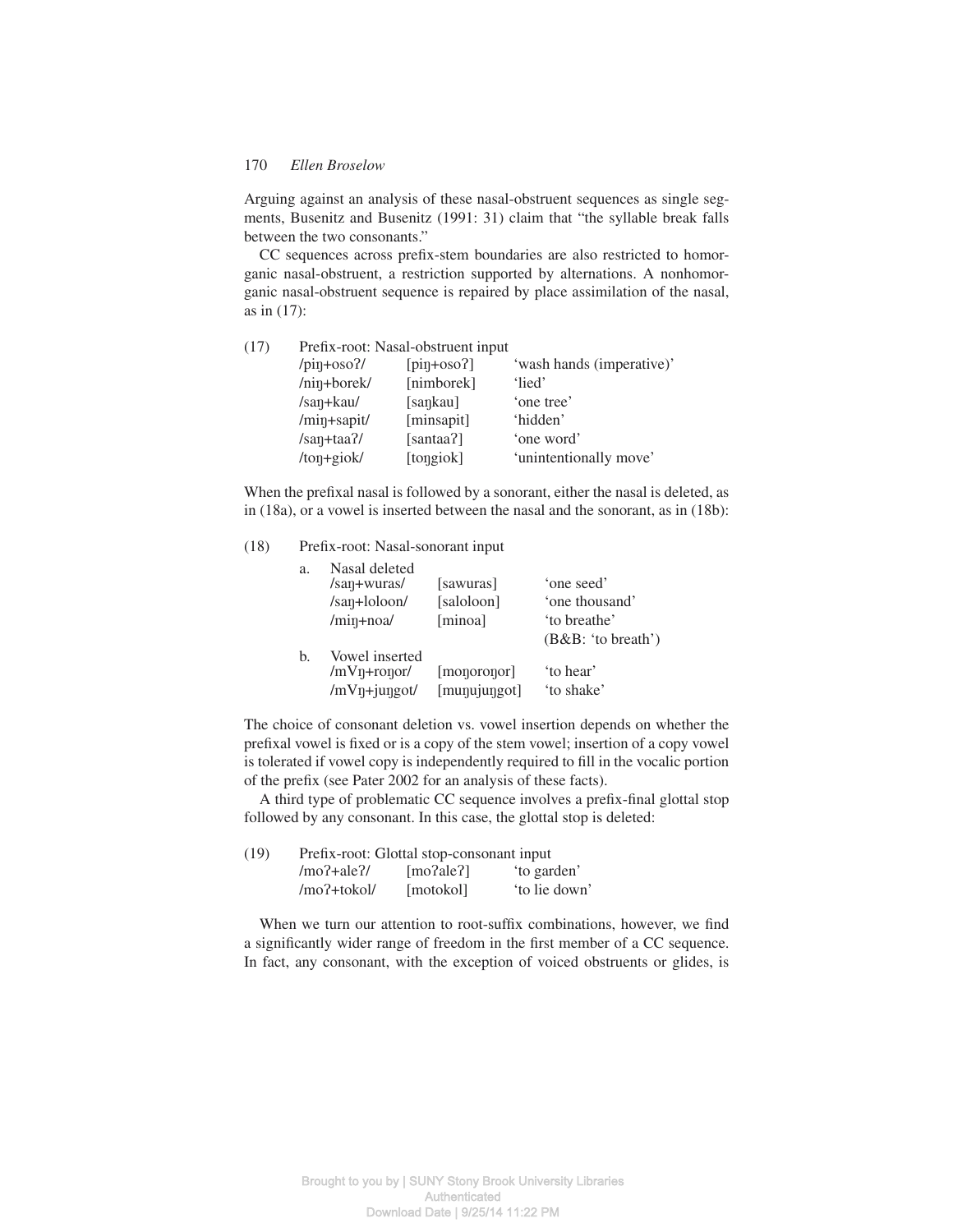possible in root-final position, regardless of the following context; the only prohibition is against two identical consonants:

(20) Root-suffix

| a.             | Nasal-final roots                |             |                            |
|----------------|----------------------------------|-------------|----------------------------|
|                | /laigan+ku/                      | [laiganku]  | 'my house'                 |
|                | /wurun+ta/                       | [wurunta]   | 'our (inclusive) language' |
|                | /laigan+mai/                     | [laiganmai] | 'our house'                |
| b.             | Other C-final stems<br>/nuur+ku/ | [nuurku]    | 'my coconut'               |
|                | $/siok+ta/$                      | [siokta]    | 'our (inclusive) chicken'  |
|                | /bantil+kon/                     | [bantilkon] | 'inform (benefactive)'     |
| $\mathbf{C}$ . | Identical consonants             |             |                            |
|                | /susum+muu/                      | [susumuu]   | 'your (plural) fish'       |
|                | /dampas+si/                      | [dampasi]   | '(will be) free later'     |

The pronunciation of the sequences in (20a, b) is not confined to careful speech, according to Busenitz and Busenitz (confirmed by Hasan Basri in interviews with native speakers):

Note that with these [consonant-initial] suffixes, sequences other than nasalobstruent consonants occur across morpheme boundaries. Where nasal and nonhomorganic sequences do occur, no assimilation has been noted in normal speech. (Busenitz and Busenitz 1991: 42)

In sum, then, we find an asymmetric distribution of possible contrasts in different positions:

#### (21) Summary

- a. Morpheme-internal codas: Nasal sharing place with following obstruent.
	- Codas in prefix: Nasal sharing place with following obstruent.
- b. Root-final codas (word-final or not): Any consonant other than voiced stops or glides (except no identical adjacent Cs).

Because both word-final and root-final positions harbor a wider range of contrasts than are found elsewhere, Balantak provides a test case for distinguishing the typological efficacy of different accounts of right edge markedness.

#### *3.2. Analysis*

To account for Balantak phonotactics, we first require markedness constraints on coda position: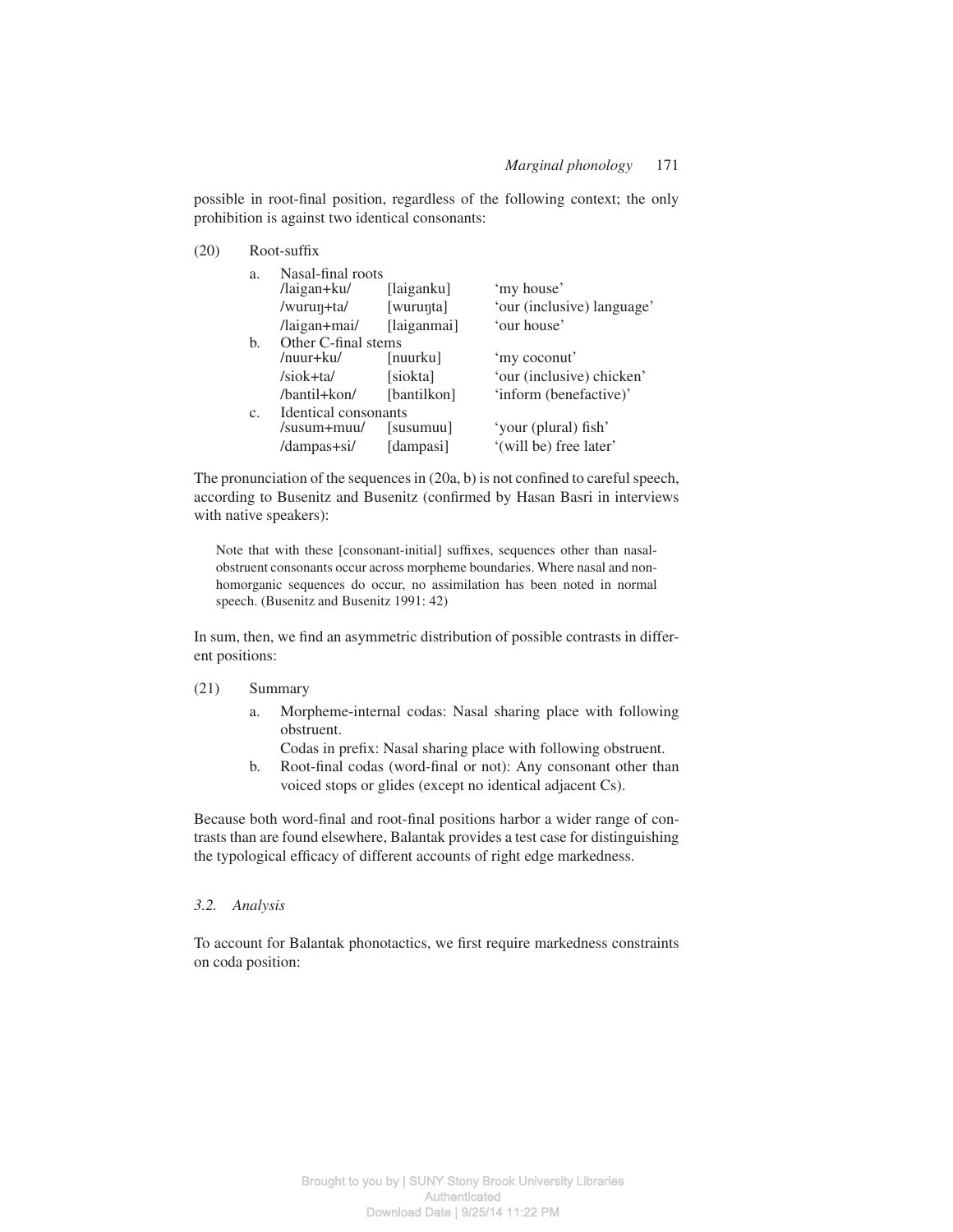- 172 *Ellen Broselow*
- (22) Coda Constraints
	- a. NOCODA[VOIOBS]: Codas must not contain voiced obstruents.
	- b. NOCODA[GLIDE]: Codas must not contain glides.
	- c. CODA=NAS: Codas must be nasal.
	- d. NOCODAPLACE: Codas must not have independent place.

The first two are undominated, but the constraints against non-nasal codas and codas with independent place are violated in root-final position. I assume that consonants are protected at right root edges by an Anchor constraint, ranked among the coda markedness constraints; this constraint refers specifically to the right edge of the root, requiring the root-final segment to be syllable-final as well:

(23) ANCHOR-R ROOT, SYLL: The right edge of the root must coincide with the right edge of a syllable. NOCODA[VOIOBS], NOCODA[GLIDE] >> ANCHOR >> CODA=NAS, NOCODAPL

*3.2.1. Failure of place assimilation in stem-final position.* ANCHOR is irrelevant to morpheme-internal and prefix-final codas, which are restricted to nasals sharing place with the following consonant:

| /san+taa?/                                                       | ANCHOR-R       | MAX-C | N <sub>O</sub> | <b>IDENT</b> |
|------------------------------------------------------------------|----------------|-------|----------------|--------------|
| 'one word'                                                       | root, $\sigma$ |       | <b>CODA</b>    | <b>PLACE</b> |
|                                                                  |                |       | <b>PLACE</b>   |              |
| aa?<br>san. t<br>a.<br>vel cor                                   |                |       | *!             |              |
| san.taa $\overline{a}$ <sup>14</sup><br>$b. \n\mathbb{R}$<br>cor |                |       |                | $*$          |
| san. taa?<br>$\mathbf{c}$ .<br>corcor                            |                |       | *1             | $*$          |
| sa taa?<br>d.                                                    |                | $*$ ( |                |              |

(24) Hypothetical root /santaa?/  $or$  (actual) prefix + root:

<sup>14.</sup> This form will tie with [sankaa?], while can be ruled out either by positional faithfulness (faithfulness to onset) or by stem faithfulness; see also Wilson (2001) for a targeted constraint approach to a similar problem in Diola-Fogny.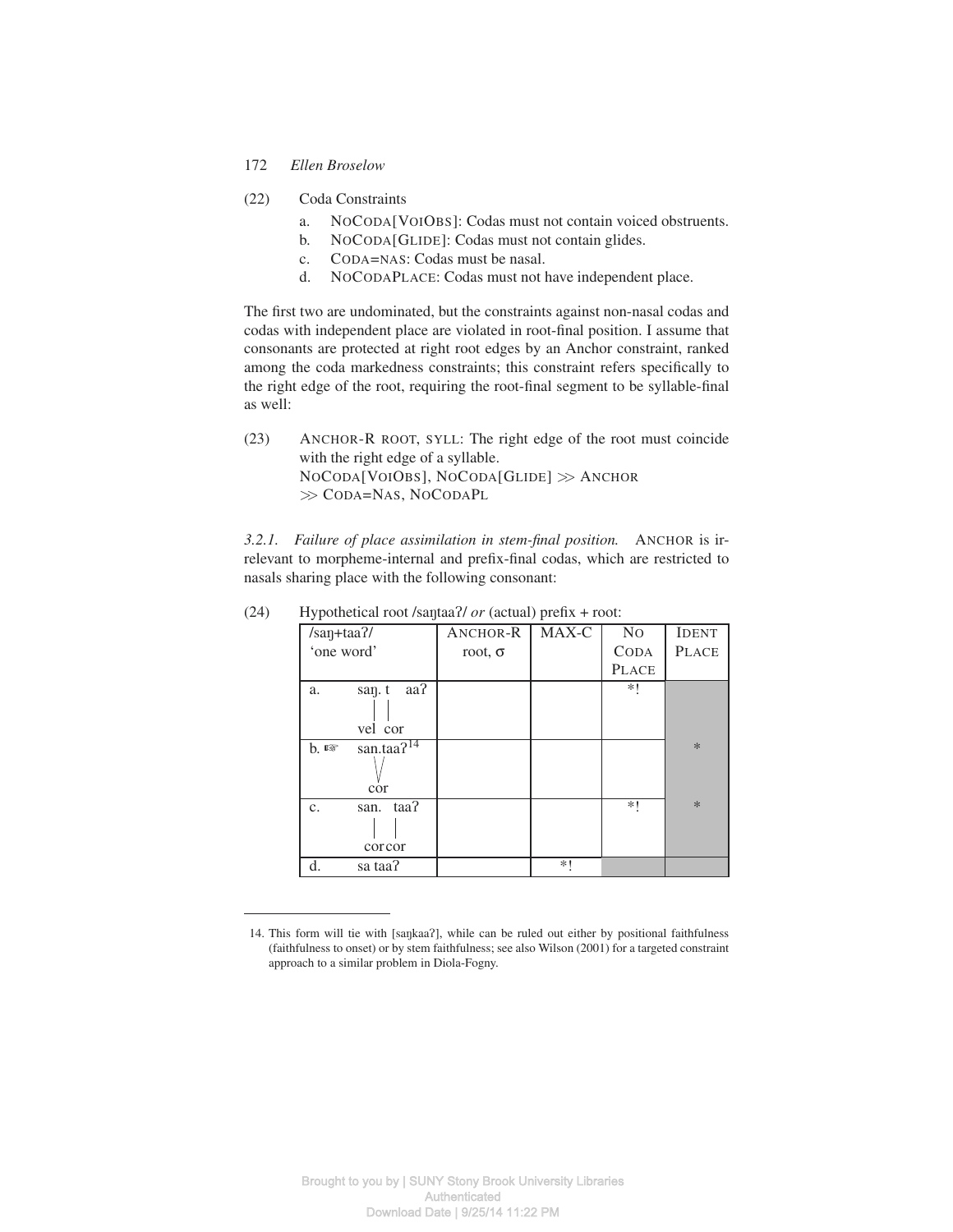ANCHOR will crucially protect root-final nasals from deletion, or from insertion of a following vowel. If we also assume that ANCHOR enforces crisp alignment, in which association with the relevant syllable must be exclusive (Ito and Mester 1995), this constraint will also prevent the nasal from sharing the place features of the following consonant  $(25b, d)$ :<sup>15</sup>

| (25) | root $+$ suffix:                        |                |        |                    |                   |
|------|-----------------------------------------|----------------|--------|--------------------|-------------------|
|      | /wurun+ta/                              | ANCHOR-R MAX-C |        | $\overline{N_{O}}$ | <b>IDENTPLACE</b> |
|      | 'our (incl.) language'                  | (CRISP)        |        | <b>CODA</b>        |                   |
|      |                                         | ROOT,          |        | <b>PLACE</b>       |                   |
|      |                                         | <b>SYLL</b>    |        |                    |                   |
|      | a. $\mathbb{F}$ wurun.<br>ta<br>vel cor |                |        | $\ast$             |                   |
|      | b.<br>wuru n.t a<br>cor                 | $*!$           |        |                    | $\ast$            |
|      | c.<br>wurun.<br>ta<br>cor cor           |                |        | $\ast$             | $*1$              |
|      | d.<br>wurun. ka<br>vel                  | $*1$           |        |                    |                   |
|      | wuru. ta<br>e.                          | $*!$           | $\ast$ |                    |                   |

Even if the nasal changes its place features to match the place of the following consonant, as in (25c), it still violates the constraint that forbids a nasal from being sole owner of any place feature, and therefore the most faithful candidate, (25a), wins.

*3.2.2. Tolerance of nonnasal consonants in root-final position.* The next fact to account for is the occurrence of nonnasal consonants in root-final position, since elsewhere, the only possible CC sequences are nasal-obstruent. If IDENT[NAS] outranks CODA=NAS and DEP, MAX, preconsonantal nonnasal consonants inside a morpheme will be deleted or will have a vowel inserted after them:

<sup>15.</sup> But see Bakovic and Keer (2000) for arguments that crisp alignment predicts unattested contrasts in syllabification.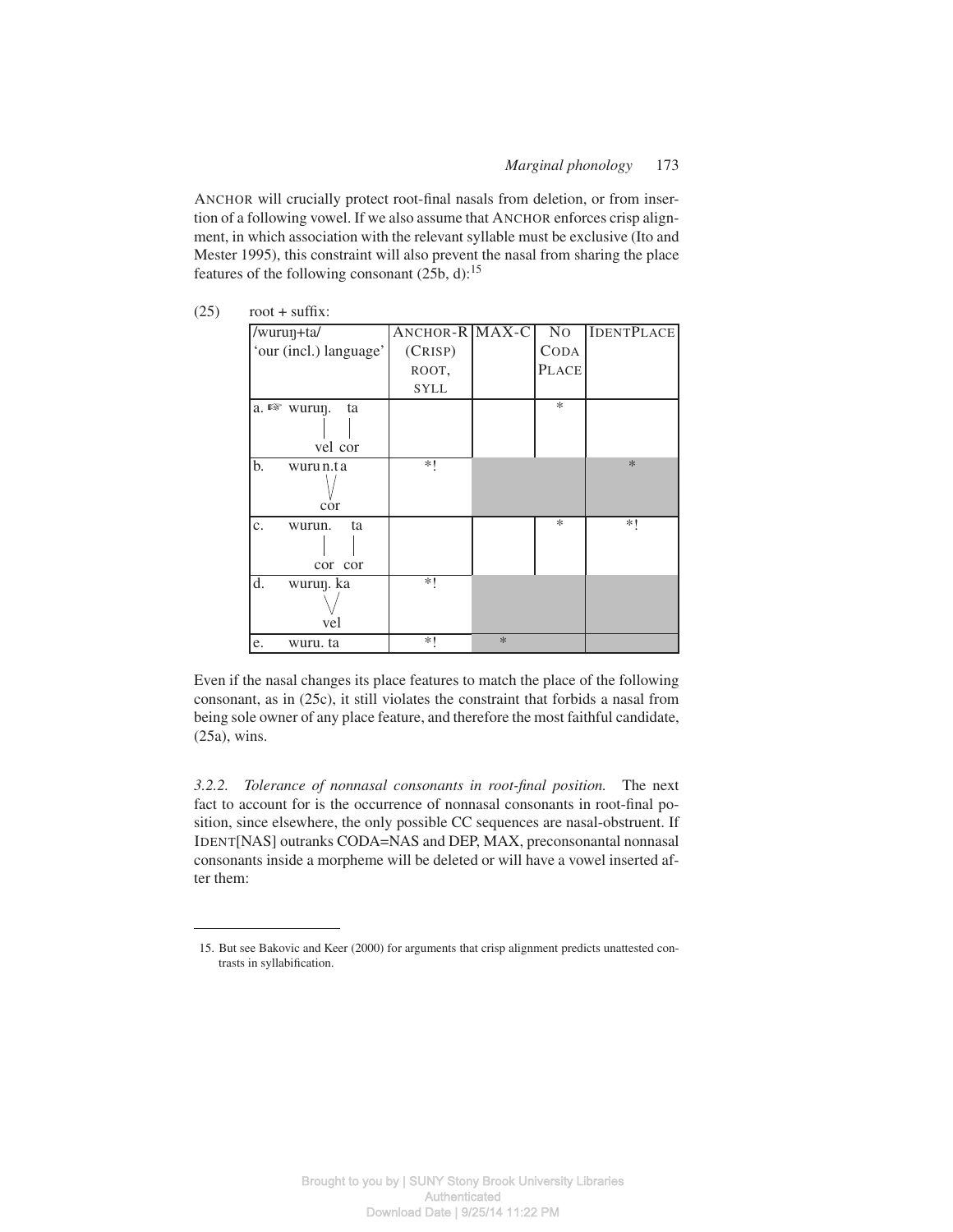| (26)<br>Hypothetical root |
|---------------------------|
|---------------------------|

| /gasta/                 |             |      |            |     |             | $\text{ANCHOR-R}   \text{ID}[\text{NAS}]   \text{CODA} =   \text{DEP},  \text{NoCODA}   \text{ID}[\text{PLACE}]  $ |
|-------------------------|-------------|------|------------|-----|-------------|--------------------------------------------------------------------------------------------------------------------|
|                         | ROOT,       |      | <b>NAS</b> |     | MAX [PLACE] |                                                                                                                    |
|                         | <b>SYLL</b> |      |            |     |             |                                                                                                                    |
| gasta<br>a.             |             |      | $*1$       |     | $\ast$      |                                                                                                                    |
| $h_{\cdot}$<br>gata,    |             |      |            | $*$ |             |                                                                                                                    |
| gasata                  |             |      |            |     |             |                                                                                                                    |
| ganta<br>$\mathbf{c}$ . |             | $*1$ |            |     | $\ast$      |                                                                                                                    |

But a root-final nonnasal (whether word-final or before a consonant-initial suffix) will be protected from deletion or vowel insertion by ANCHOR, and from nasalization by IDENT[NAS], leaving retention of the final consonant as the best option:

| /wuras/ 'seed'   ANCHOR-R   ID[NAS] $ $ CODA=   DEP,   NOCODA   ID[PLACE] |             |    |            |     |             |  |
|---------------------------------------------------------------------------|-------------|----|------------|-----|-------------|--|
|                                                                           | ROOT,       |    | <b>NAS</b> |     | MAX [PLACE] |  |
|                                                                           | <b>SYLL</b> |    |            |     |             |  |
| $a. \n\mathbb{R}$<br>wuras                                                |             |    | $\ast$     |     | $\ast$      |  |
| b.<br>wura,                                                               | *1          |    |            | $*$ |             |  |
| wurasa                                                                    |             |    |            |     |             |  |
| wuran                                                                     |             | *1 |            |     | $\ast$      |  |

*3.2.3. Tolerance of nasal-sonorant across root-suffix boundary.* A further oddity of root-final consonants is that they may be followed by a sonorant, whereas elsewhere nasals may be followed only by obstruent consonants. Again, the proper ranking of ANCHOR and faithfulness constraints with respect to the relevant markedness constraint will serve to shut off avenues to change for a root-final nasal, though not to nasals in other positions:

(28) Hypothetical root

| /sanlon/                   |             | ANCHOR-R   IDENT $[SON]$   *NAS-SON   MAX $(C)$ |      |        |
|----------------------------|-------------|-------------------------------------------------|------|--------|
|                            | ROOT,       |                                                 |      |        |
|                            | <b>SYLL</b> |                                                 |      |        |
| san.lon<br>a.              |             |                                                 | $*1$ |        |
| $h.$ $\mathbb{R}$<br>salon |             |                                                 |      | $\ast$ |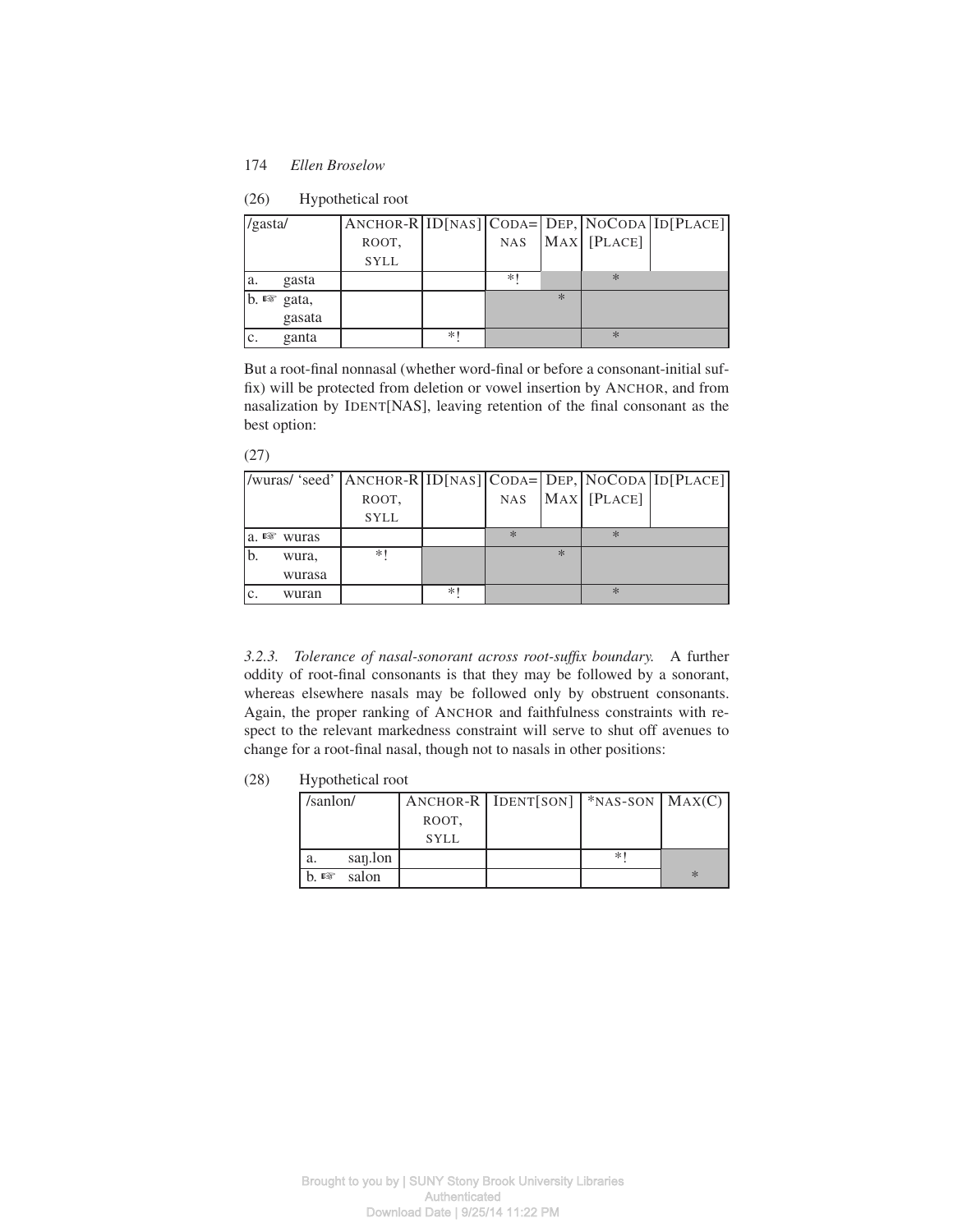$(29)$  Prefix + root

| $/san+1oloon/$<br>'one thousand' | ANCHOR-R   IDENT  <br>ROOT. | [SON] | $*$ NAS-SON   MAX $(C)$ |  |
|----------------------------------|-----------------------------|-------|-------------------------|--|
|                                  | <b>SYLL</b>                 |       |                         |  |
| sanloloon<br>a.                  |                             |       | *1                      |  |
| saloloon<br>h. ne                |                             |       |                         |  |

 $(30)$  Root + suffix

| /laigan+mai/<br>'our house' | ANCHOR-R   IDENT<br>ROOT, | [SON] | $*$ NAS-SON   MAX(C) |  |
|-----------------------------|---------------------------|-------|----------------------|--|
|                             | <b>SYLL</b>               |       |                      |  |
| laigan mai<br>a.            |                           |       | $\ast$               |  |
| b.<br>laigamai              | *'                        |       |                      |  |
| laiganbai<br>$C_{\star}$    |                           | $*!$  |                      |  |

*3.2.4. Tolerance of final nasals in suffixes.* The rankings developed above serve to protect root-final place and manner contrasts, while narrowing down codas within a morpheme and at the right edge of a prefix to nasals lacking independent place specification. However, we do find place contrasts among word-final nasals; the Balantak inventory includes suffixes ending in both [n] and [m], violating NOCODAPLACE. However, if DEP and MAX are ranked above NOCODAPLACE, a nasal in absolute final position has no option but to have an independent place specification, assuming that a placeless nasal is unpronounceable. Thus, the best option is to keep the original specification of the suffix nasal:

| /tatapi+kon/                | ANCHOR-R CODA DEP(V), NOCODA IDENT |      |                            |    |
|-----------------------------|------------------------------------|------|----------------------------|----|
| 'wash, benefactive'         | ROOT,                              |      | $=$ NAS MAX(C) PLACE PLACE |    |
|                             | <b>SYLL</b>                        |      |                            |    |
| a. $\mathbb{R}$ tatapikon   |                                    |      | ∗                          |    |
| tatapiko,<br>b.             |                                    | $*1$ |                            |    |
| tatapikono                  |                                    |      |                            |    |
| tatapikon<br>$\mathbf{C}$ . |                                    |      | ∗                          | *1 |

### *3.3. Summary*

We have seen that the wider range of contrasts in stem-final consonants can be described as an effect of the ranking of Anchor constraints with other constraints. A stem-final consonant is protected from deletion, from vowel insertion, and from assimilation via place-sharing by high-ranked ANCHOR. Be-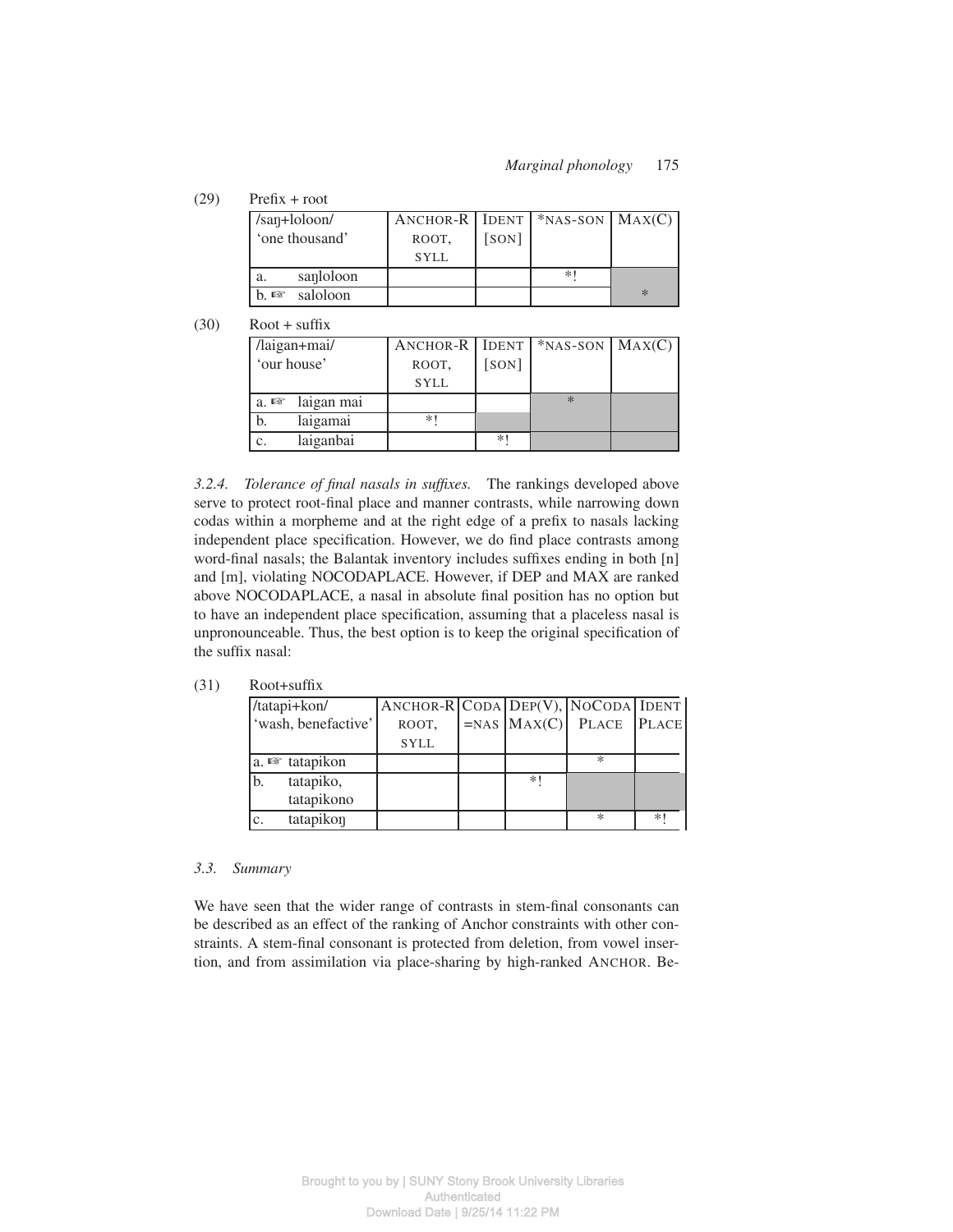cause all coda place is prohibited, there is no advantage to changing the place of root-final consonants, and change of manner is prohibited by high-ranking manner identity constraints. Consonants in prefixes and within morphemes are not so protected, and markedness constraints therefore restrict codas in positions other than root-final to nasals sharing place with a following obstruent. We should note that the greater range of contrasts in root-final vs. prefix-final consonants could not be derived via the ranking  $\text{ROOTFAITH} \gg \text{AFFIXFAITH}$ , since it is only segments at the edge of the root that are privileged: codas within the root are subject to the same stringent constraints as prefixal codas.

Because ANCHOR is a constraint ranked among other constraints, it need not protect all possible consonants at right edge. Indeed, it must be ranked below the constraints banning final voiced obstruent codas (there are no roots like hypothetical [\*wurad, \*wuraw]) and sequences of identical obstruents. Similarly, because a root-final consonant forms an onset to a following vowel, ANCHOR must be ranked above DEP(C) to prevent the realization of /CVC+V/ as the well-aligned but unfaithful [CVC.CV].

The ANCHOR constraint therefore provides an account of the rather complex phonotactic patterns of Balantak, including the greater freedom at the right edge of stems. In the following section I outline alternative approaches, and consider how they fare in describing the range of possible edge/internal asymmetries.

### **4. Alternative approaches: The nature of edge protection**

To this point I have developed an account of edge/interior asymmetries in Balantak that relies on an Anchor constraint to prevent right edge segments from being moved out of edge position. However, this is but one of many ways to account for right edge freedom. In this section I will compare various proposals and try to tease apart their differences, particularly with respect to typological predictions. We can identify three major classes of approaches:

(i) Positional Faithfulness Approaches: The Anchor approach outlined above confers immunity to otherwise general markedness constraints on segments at edges. This immunity to markedness appears to be a property of final segments, not of final syllables, since the onsets and nuclei of word-final segments do not appear to enjoy special privileges (in contrast, Beckman 1998 argues that we often find greater possibilities for contrast in all members of word-initial syllables). Non-OT positional faithfulness approaches are also possible, such as the 'remote licensing' of Piggott (1999) which allows prosodic word edges to license segments that violate general restrictions on coda position.

(ii) Representational approaches: These approaches assume representations that put final consonants outside the province of general coda constraints. Final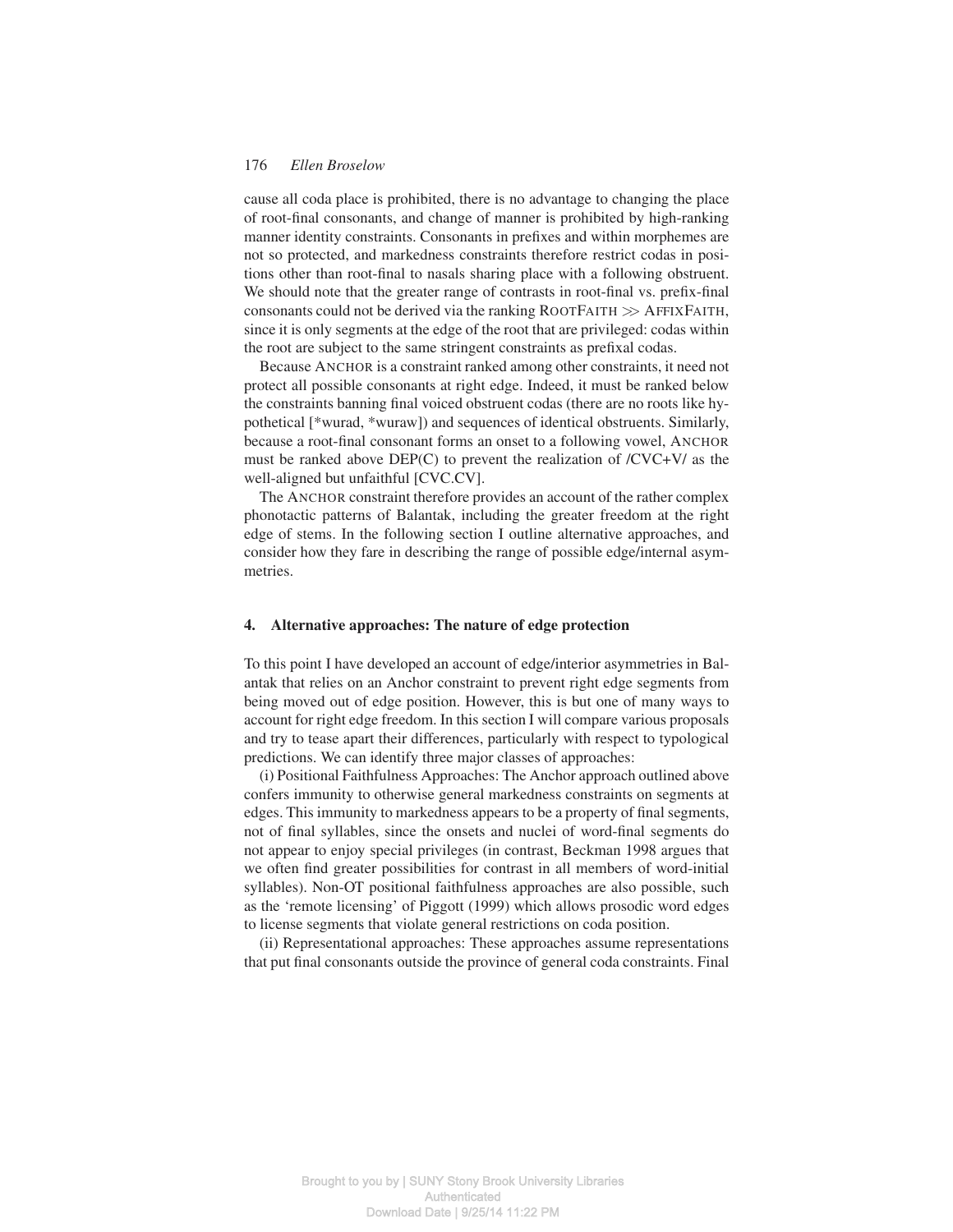consonants have variously been analyzed as onsets to following (phonetically unrealized) vowels (Kaye, Lowenstamm and Vergnaud 1990, Goad and Brannen in press, etc.); as outside the prosodic structure entirely, at least at presurface levels (as in, e.g., Ito 1986); as attached directly to higher constituents such as the prosodic word (Steriade 1982, Hung 1994, Rubach and Booij 1990, among others); or as members of syllable appendices or minor syllables (Mc-Carthy 1979, Bye and de Lacy 2000, among others).

(iii) Perceptual Cue Approaches: A third approach to right edge freedom is to give up the assumption that phonotactic restrictions have their source in abstract prosodic structure. On this account, phonotactic patterns reflect the fact that contrasts are more likely to be found in contexts in which they are most perceptible: the cues for consonantal contrasts are more salient before a vowel or resonant consonant than before an obstruent (Steriade 1999, Blevins 2003). Thus, what has traditionally been labelled onset position (prevocalic or preresonant) is simply the position where consonantal contrasts are most likely to be perceived; what has traditionally been labelled coda position (preconsonantal) is the position where cues to contrast are obscured. The asymmetry between interior coda position and word-final position is therefore not a problem for this account– rather, it is expected, because phonetic cues are presumably more easily recovered in final position than before a following consonant.

The Balantak case is potentially a good one for teasing apart the different analyses of right edge freedom. First, because the range of stem-final consonants in Balantak is more restricted than the range of onsets (voiced obstruents and glides occur only prevocalically), the hypothesis that final consonants are onsets to unrealized vowels is not a good fit for this case (see Piggott 1999 for similar arguments for some other languages). Second, because the location of greater freedom in Balantak is the edge of a morphosyntactic constituent, rather than a prosodic constituent, this case is difficult for accounts that link freedom to the edges of prosodic words. Furthermore, because a wide range of contrasts in Balantak are licensed at the end of a stem, regardless of phonetic context, this case does not lend itself to a pure perceptual cue licensing approach. In the following sections I will compare the different approaches to edge/interior asymmetries in terms of their predictions concerning the location and type of contrasts. I will also consider predictions beyond phonotactics, such as the sorts of grammar they presuppose (for example, grammars involving abstract representations or more than two levels of representation), and the functional motivation for particular types of position-sensitive constraints.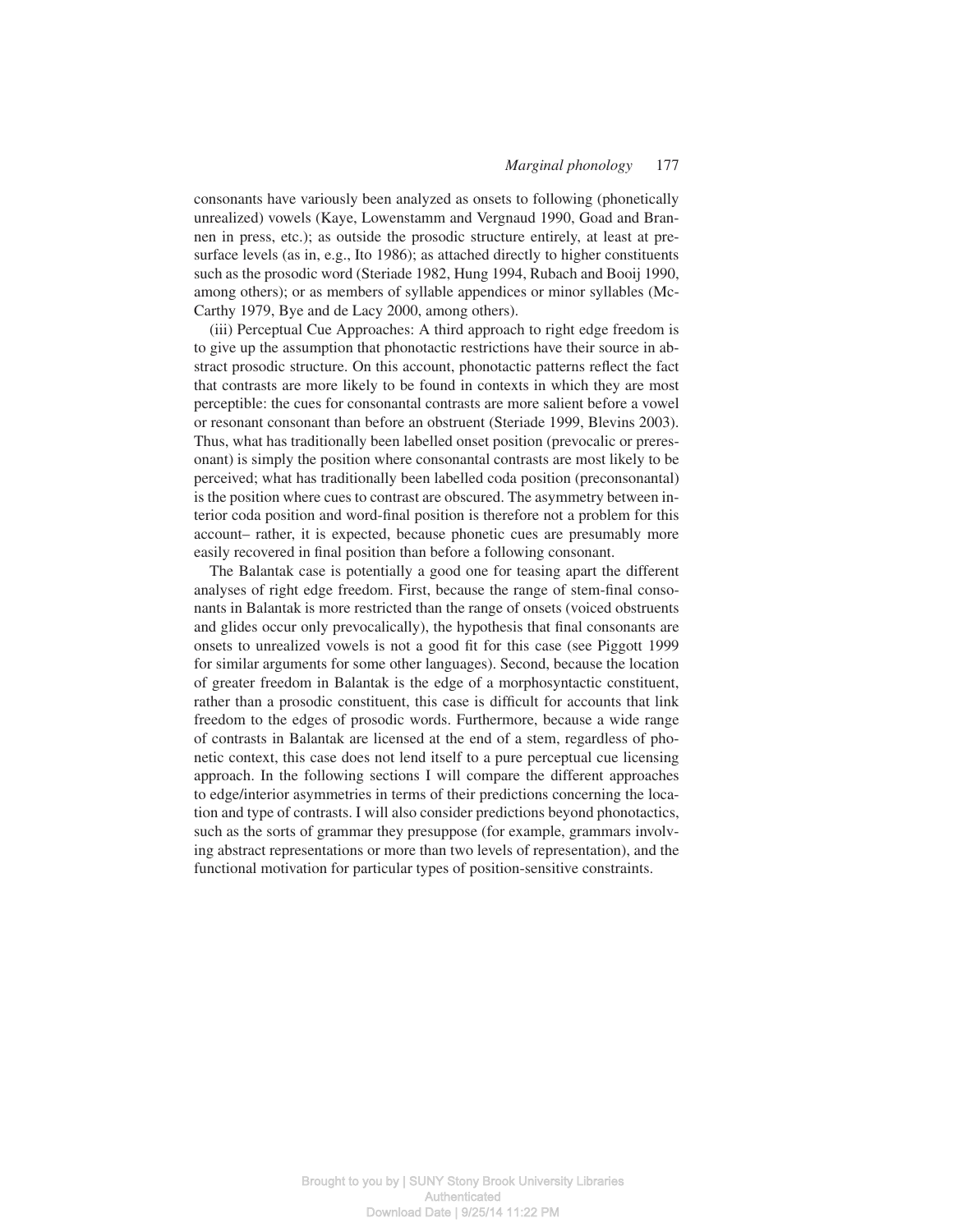#### *4.1. Location of protected contrasts*

Free ranking of markedness, faithfulness, and position-specific faithfulness Anchor constraints predicts the possibility of languages allowing a greater range of contrast at the edges of words or stems than are permitted in wordinternal codas (Kamaiurá, Balantak). Similarly, the position-specific CONTI-GUITY constraint predicts the possibility of a greater range of contrasts in internal codas (Diyari, Malayalam). In this section I compare the Anchor account with alternative approaches to edge/interior asymmetries.

*4.1.1. Licensing by prosodic word and location of contrast.* Perhaps the most prevalent representational analysis of right edge freedom assumes that final consonants may be licensed not only by the syllable, but also by some higher level prosodic constituent (Steriade 1982, Hung 1994, McCarthy 2002, and many others):



This analysis leads us to expect a greater range of freedom at the edges of prosodic constituents, but not inside prosodic constituents. The CVCCV pattern instantiated in Diyari, Thargari, Pitjantjatjara, PittaPitta, Telugu, and Italian will therefore require some alternative explanation. Furthermore, because it is higher prosodic structure that licenses edge segments, we should not expect to find greater contrast at the edges of morphosyntactic constituents such as stem. In contrast, accounts based on alignment and anchor constraints may refer to the edges of both morphosyntactic and prosodic constituents. Thus, because the location of greatest freedom in Balantak is the edge of the stem, not the prosodic word, this case appears problematic for the PWd licensing account, unless it can be demonstrated that the edge of the stem is also the edge of the prosodic word. I will now consider (and reject) that possibility.

The first question to ask is whether the edge of a stem in Balantak is necessarily coterminous with the edge of a prosodic constituent. An obvious place to look for evidence in favor of this hypothesis is the stress system; if we find that suffixes fall outside the domain of stress, while prefixes fall inside the stress domain, we could reasonably conclude that the unit prefix+stem constitutes a prosodic word.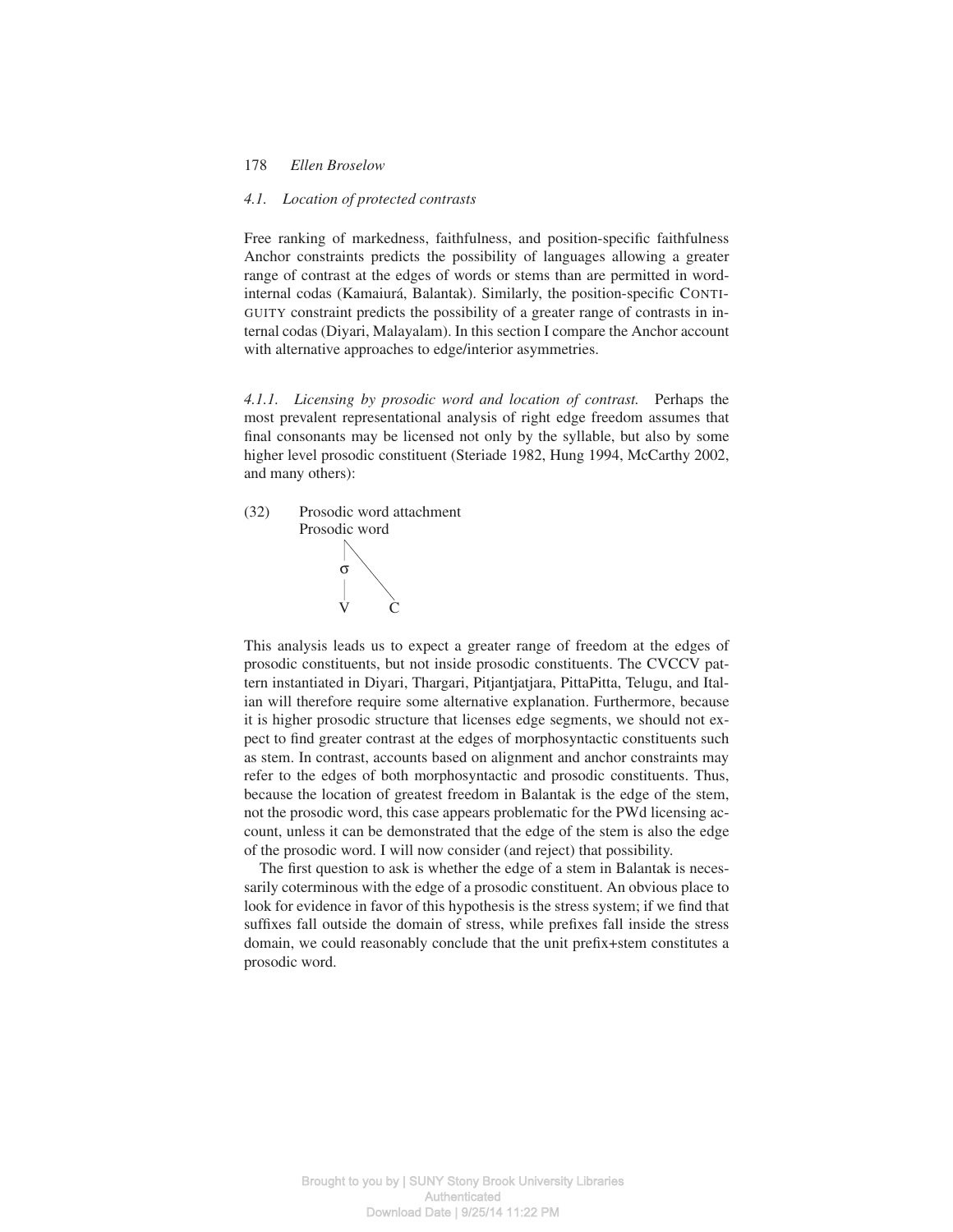In fact, the stress facts argue for the opposite conclusion. Balantak stress is quite regular. In single morphemes the penultimate syllable bears stress, with a secondary stress falling on each alternate syllable to the left of the penult. Suffixes fall inside the stress domain, as in (33b):

(33) Penultimate stress

| a. | Single morphemes |                        |
|----|------------------|------------------------|
|    | wúruŋ            | 'language'             |
|    | línkon           | 'fern'                 |
|    | bakóko?          | 'machete'              |
|    | ka?ápu           | 'cook'                 |
|    | mòro ?óne        | 'male'                 |
|    | bòlusúkon        | 'durian'               |
| b. | Stem+Suffix      |                        |
|    | wurún+ta         | 'our (incl.) language' |
|    | kaan+ón+ku       | 'eaten by me'          |

In contrast, a single prefix receives stress, even when it falls directly before the main stressed syllable, leading to contrasts between monomorphemes and prefix plus stem combinations:

(34) Prefixal Stress σ+σσ *nìm+béla* 'wounded' vs. monomorphemes *bakóko?* 'machete'; *wurún+ta* 'our (incl.) language'

With a sequence of prefixes, secondary stress falls on the penultimate syllable counting from the rightmost prefix (vowel sequences, Busenitz and Busenitz (1991: 31) argue, are heterosyllabic). Prefixal stress may interfere with the general pattern of alternating stress, producing both clashes and lapses:

(35) Prefix sequences

| а. | $\sigma$ + $\sigma$ + $\sigma$ $\sigma$ |                                        |
|----|-----------------------------------------|----------------------------------------|
|    | $n\delta$ +ton+tokúi                    | 'castrated' (* <i>notòntokúi</i> )     |
| b. | $0+0+00+0$                              |                                        |
|    | $m\grave{a}m+p\acute{a}+pat\acute{e}+i$ | 'to try to get' (* <i>mampàpatéi</i> ) |

As Busenitz and Busenitz (1991: 30–31) point out, these facts suggest that prefixes define a prosodic word domain: "On verbal forms, a single prefix, or a combination of prefixes together, function, for stress purposes, as independent – but more weakly stressed – PW's." Therefore, if we expect to find greater freedom of contrast at any point, it would be the right edge of the prefix, rather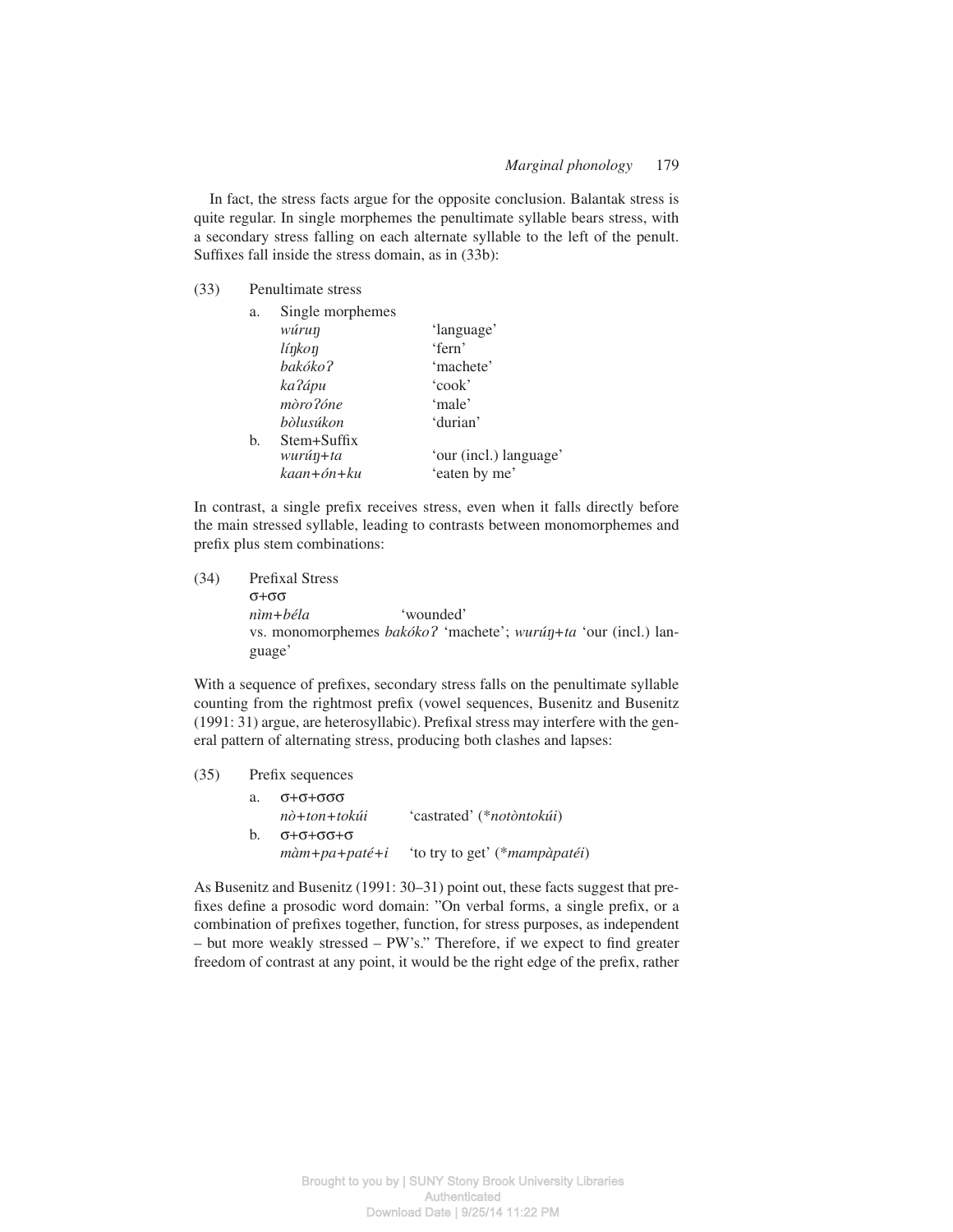than the right edge of the stem. Busenitz and Busenitz explicitly note the discrepancy between the phonotactics and the stress facts:

In the matter of stress, prefixes rather than suffixes, function more like words; however, we will note in the discussion of morphophonemics below that prefixes have phonotactic restrictions similar to those found intramorphemically while (some) suffixes exhibit features like those found across word boundaries. (Busenitz and Busenitz (1991: 45, Note 5))

This discrepancy is a problem for accounts that attempt to tie phonotactic generalizations to prosodic constituency, as well as for stratal accounts allowing different rankings at different levels. In a stratal analysis we might assume a grammar of the following sort, in which markedness is enforced in Level 1 (with CodaMarkedness as a cover term for constraints determining possible coda consonants) but overridden in Level 2 by higher ranked faithfulness constraints:<sup>16</sup>

| (36) | Stratal analysis |                                          |  |  |
|------|------------------|------------------------------------------|--|--|
|      |                  | Level 1: Stems, and Stems with Prefixes  |  |  |
|      |                  | $\text{CodaMarkedness} \gg \text{Faith}$ |  |  |
|      |                  | Level 2: Suffixes                        |  |  |
|      |                  | Faith $\gg$ CodaMarkedness               |  |  |

While it would be possible in such an account to assign prefix stress at Level 1 and stress to stem+suffix(es) at Level 2, this would leave the phonotactics as the sole argument for these levels. Thus, the Balantak facts are problematic for accounts that link edge asymmetries solely to prosodic structure.

*4.1.2. Perceptual cue licensing and location of contrast.* The perceptual cue approach predicts greater contrast in positions in which the phonetic context makes cues to contrast most recoverable. One of the most attractive features of this approach is that it ties the expression of particular contrasts to the positions in which they will be most salient. It includes a hierarchy of positions that favor the realization of consonantal contrasts whose cues lie mainly in their release: the most favorable position is prevocalic, followed by pre-resonant consonant, followed by word-final. Such contrasts are least likely to be maintained preceding an obstruent. However, while most positions are characterized by their phonetic context, word-final position is not: in fact, word-final consonants may well be followed by obstruents in connected speech. Therefore, cue licensing must admit grammatical factors as well as phonetic factors.

<sup>16.</sup> I am grateful to Ricardo Bermúdez-Otero for suggesting this analysis to me.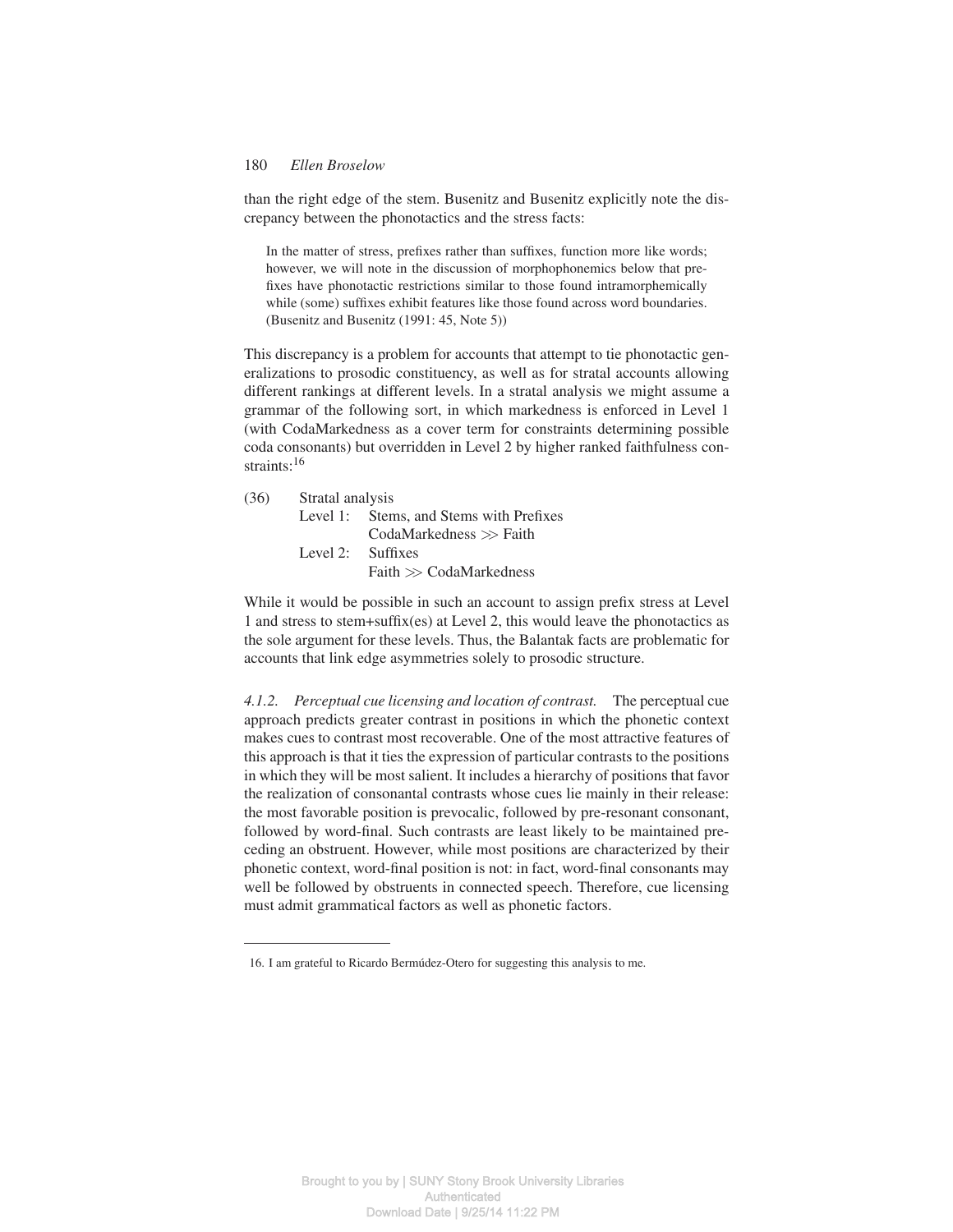The CVCCV pattern of Diyari and other languages is problematic for the cue licensing approach. And the Balantak case is clearly incompatible with an account that relies solely on phonetic context, because stem-final consonants occur in precisely the same phonetic contexts as the more restricted set of morpheme-internal consonants. This is in fact simply a more obvious manifestation of the problem of word-final consonants, and suggests that the maintenance of contrast may be phonologized, with grammatical context playing a role alongside phonetic context.

It is indeed possible to protect stem-final consonants in a perceptual cue licensing analysis of Balantak, by means of high-ranked Output-Output constraints that demand correspondence between the suffixed and nonsuffixed forms. Thus, we could assume that stem-final consonants, even those followed by a suffixal consonant, are privileged by their correspondence to forms in which the stem-final consonant occurs in word-final position:

| . <b>. .</b>  |          |              |         |             |              |
|---------------|----------|--------------|---------|-------------|--------------|
| base: [wurun] |          | <b>IDENT</b> | $O-O$   | NOCODAPLACE | <b>IDENT</b> |
|               |          | $Place/_V$   | [place] |             | <b>PLACE</b> |
| a.            | wurunta  |              |         | $\ast$      |              |
| b.            | wurunta  |              | $*1$    |             | $\ast$       |
| c.            | wurun-ka | $*1$         |         |             | $\ast$       |

 $(37)$  /wurun+ta/

However, once reference to grammatical structure is built in to the perceptual cue approach, it becomes difficult to distinguish this from the Anchor approach in terms of empirical coverage of phonotactic distributions.<sup>17</sup>

The functional motivation of the perceptual cue licensing approach is quite clear: segments are sequenced in ways that facilitate recoverability of segmental contrast. The Anchor approach, in contrast, can be understood as responding to a different functional motivation: segments are sequenced in ways that facilitate identification of word and/or morpheme boundaries. Balantak listeners, for example, should readily identify a *kt* sequence as not only necessarily heteromorphemic, but as necessarily spanning either two words, or a stem plus suffix (see McQueen 1998 for evidence that listeners make use of this sort of knowledge in parsing continuous speech). Both factors (the need to recover both segmental and morphological information) undoubtedly play a role in language, and the ideal model must reflect both.

<sup>17.</sup> One possible empirical difference is that the perceptual cue approach requires that the stem be able to occur in absolute final position, unsuffixed (that is, in a position in which the cues for the final consonant are recoverable). This prediction is not shared by the Anchor approach, which requires only that the stem edge coincide with a syllable edge. Unfortunately, I did not have access to sufficient data to test this hypothesis.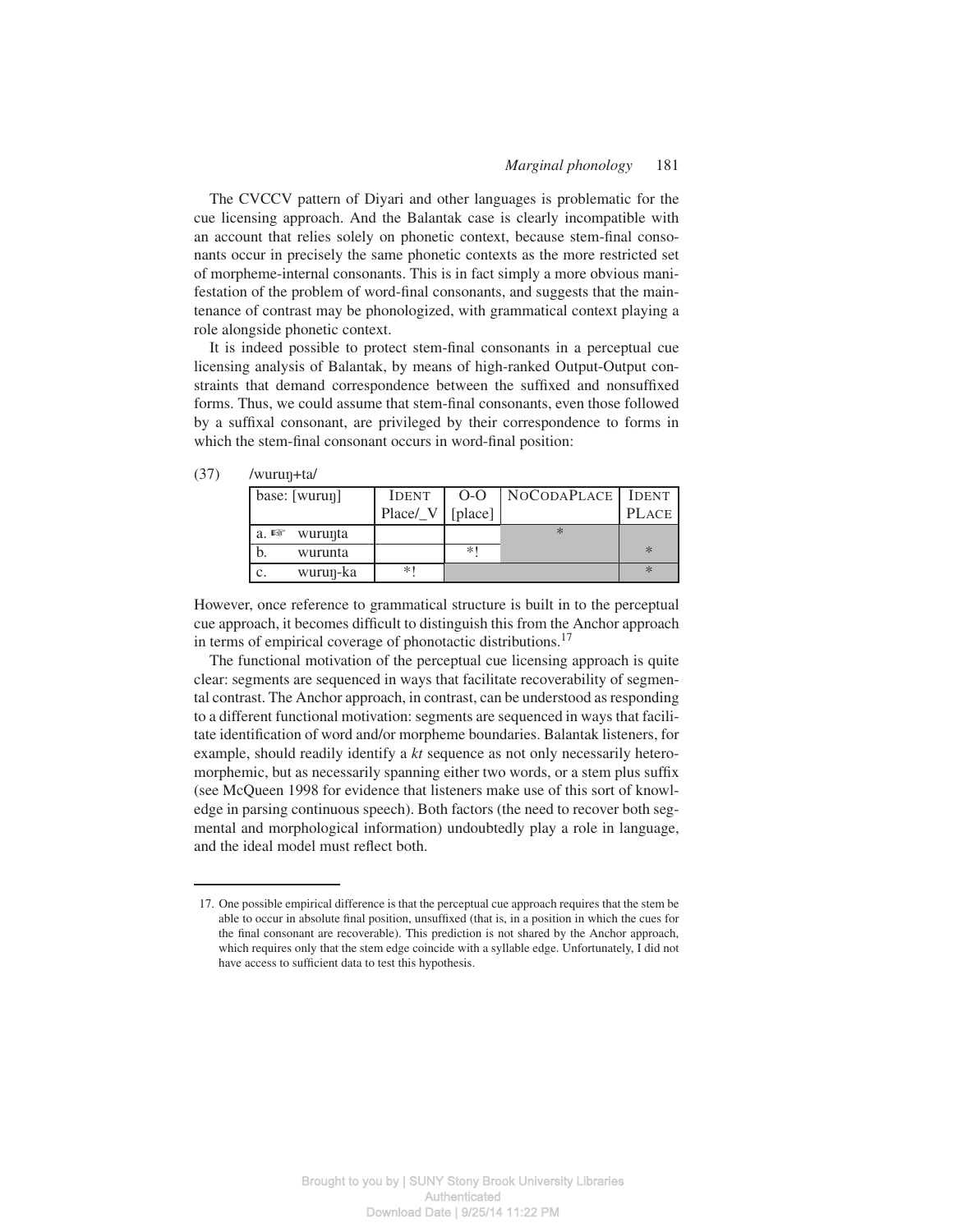#### *4.2. Types of protected contrasts*

*4.2.1. Featural faithfulness vs. segmental faithfulness.* The typology developed in Sections 2 and 3 includes a wide range of possible edge/interior asymmetries. The obvious question to ask is whether there is any pattern that is not predicted by the ranking of ANCHOR/CONTIGUITY with respect to general markedness and faithfulness constraints.

It is important to note first of all that we have been assuming a specific type of positional faithfulness, one which demands that a segment at some input position have a correspondent at some output position. These constraints alone do not specify whether particular features of these correspondents must be identical. However, additional sorts of positional faithfulness are possible: specifically, IDENTITY constraints demanding faithful realization of a particular feature in a particular position. As Steriade (1999) points out, such constraints may make unfortunate predictions. For example, if a language has the familiar M>>F pattern, where the markedness constraint bans [+aspirated] segments, then aspiration contrasts will be suppressed in all positions. However, if we allow edge-specific featural faithfulness constraints such as IDENT[ASP](RIGHT EDGE), free ranking of this constraint predicts languages in which an aspiration contrast is possible only at the right edge. This counterintuitive pattern would arise from the familiar asymmetry ranking of (position-specific) $F \gg M \gg F$ :

|                               | /p <sup>h</sup> ok <sup>n</sup> ot <sup>h</sup> / | $IDENT[ASP]$ - | $*$ [ASP] | IDENT[ASP] |
|-------------------------------|---------------------------------------------------|----------------|-----------|------------|
|                               |                                                   | RIGHTEDGE      |           |            |
| a.                            | $p^{n}$ ok <sup>n</sup> ot <sup>n</sup>           |                | **!*      |            |
| $\mathbf{b}$ . $\mathbb{R}^n$ | pokot <sup>n</sup>                                |                | ∗         | **         |
|                               | pokot                                             | *1             |           | ***        |

(38) Final aspiration with EdgeFaith

Thus, allowing edge faithfulness constraints that refer to specific features predicts that edges may exhibit a contrast that is suppressed in all other positions, both onsets and codas. In contrast, as Steriade points out, the perceptual cue approach would explicitly connect the nature of a contrast with the positions in which it is most salient, disallowing aspiration contrasts in final position unless such contrasts are also attested in positions where the contrast is more recoverable.

This is indeed a compelling argument. However, note that the typology developed above, which includes anchor and contiguity constraints but no position-specific identity constraints, avoids this type of overgeneration. Anchor constraints cannot by themselves protect edge segments from general segment markedness considerations: ANCHOR does not care whether a segment is aspirated or unaspirated, just so long as it is present at the right edge. If \*[ASP] is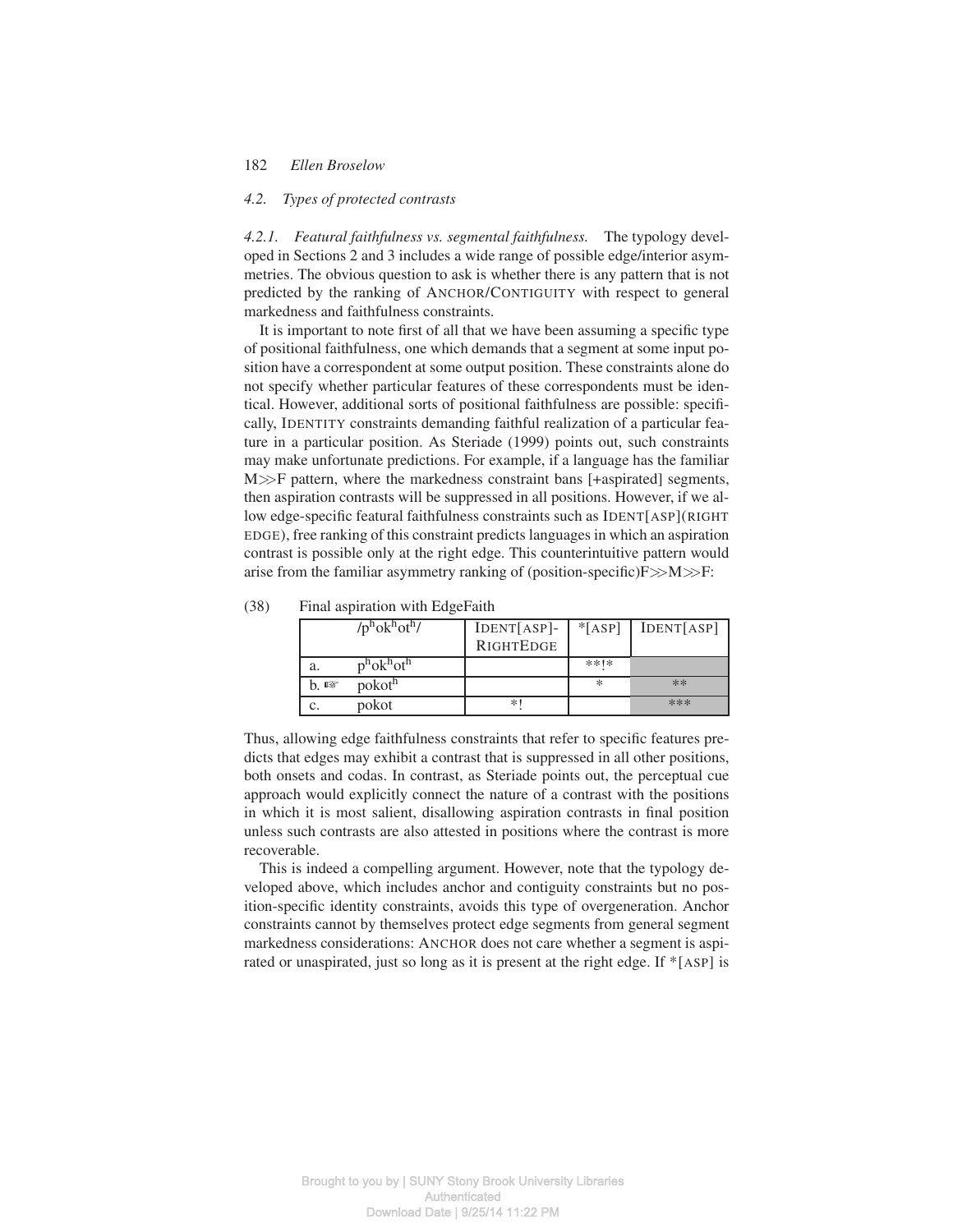ranked above IDENT[ASP], aspirated segments will not surface, regardless of the ranking of ANCHOR:

|                   | $\sqrt{p^h \circ k^h}$ ot <sup>h</sup> /     | ANCHOR-R STEM, | $*$ [ASP] | IDENT[ASP] |
|-------------------|----------------------------------------------|----------------|-----------|------------|
|                   |                                              | <b>SYLL</b>    |           |            |
| a.                | <sup>h</sup> ok <sup>h</sup> ot <sup>h</sup> |                | ***       |            |
| b.                | pokot <sup>h</sup>                           |                | $*1$      | **         |
| $C. \n\mathbb{R}$ | pokot                                        |                |           | ***        |
|                   | poko                                         | $*1$           |           | **         |

(39) Final aspiration with ANCHOR

Thus, it is impossible to protect a contrast at right edge that is suppressed in all other positions, both onset and coda, so long as we avoid constraints that demand featural identity at edges.<sup>18</sup>

### *4.3. Predictions beyond phonotactics*

*4.3.1. The nature of representations.* The different approaches to accounting for edge/interior asymmetries are embedded in particular models of the grammar which potentially have far-ranging consequences beyond the area of phonotactics. For example, the assumption that final consonants are onsets entails fairly abstract surface representations containing unpronounced segments. The assumption that final consonants are extraprosodic relies on multiple levels of representation, assuming that pronounced segments must at some level be incorporated into prosodic structure. Both these accounts are incompatible with models like standard OT, which assumes only two levels of representation: inputs and surface representations that hug the phonetic ground fairly closely.

Analyses in which final consonants may attach directly to the prosodic word also make a fairly strong prediction about possible representations: they make possible a contrast between consonants contained within a syllable and extrasyllabic consonants. For example, a word-final consonant in a language like English would presumably be contained in a syllable coda, while a word-final consonant in Kamaiurá, which has no word-internal codas, would be extrasyllabic. Independent evidence for a contrast between coda consonants and extrasyllabic word-final consonants (that is, independent of phonotactics) is hard to come by (though see Piggott 1999, Goad and Brannen in press).

<sup>18.</sup> See Prince and Tesar (1999) and Zoll (1998) for discussion of other potentially problematic aspects of featural positional faithfulness constraints.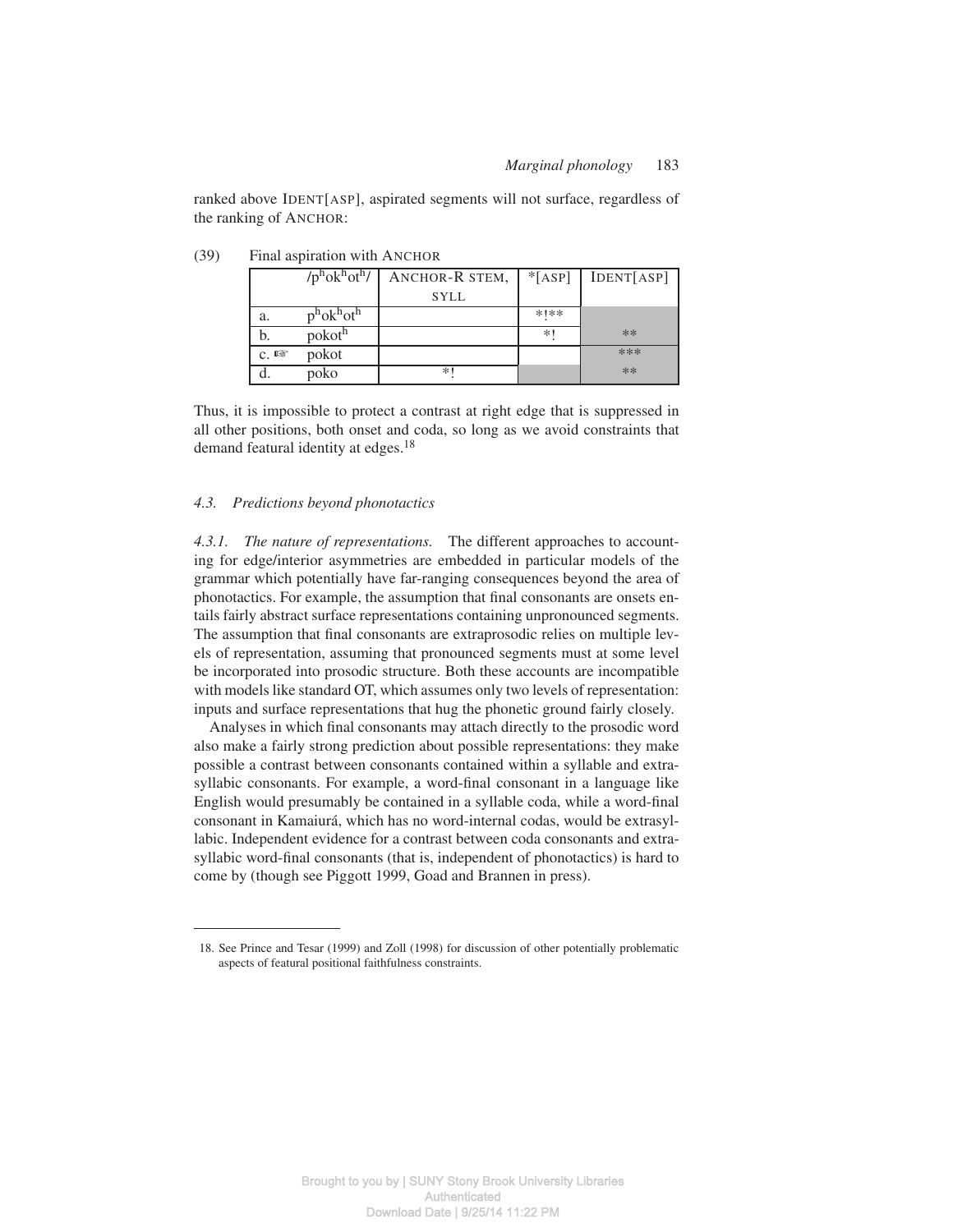One potential independent argument for extrasyllabicity comes from languages in which final consonants are weightless. Thus, word-final consonants in Egyptian Arabic do not count for the purposes of stress assignment, and because Egyptian Arabic also allows two consonants at the right edge of a phrase, but not in phrase-internal codas, we might conclude that these two facts are a reflection of the same phenomenon, the extrasyllabicity of right edge consonants. However, right edge freedom and lack of final consonant weight are not necessarily correlated. Levantine Arabic dialects, for example, allow no consonant sequences at right edge, but still assign no independent weight to final consonants (Broselow, Chen, and Huffman 1997). Therefore, the existence of final weightless consonants does not necessarily argue for extraprosodicity.

A potentially compelling argument for extraprosodicity, however, involves contrasts that we have not considered, in which the number of consonants at word edges exceeds the number of consonants permitted in internal syllable margins (as in English, Hammond 1999). In representational analyses, these 'extra' consonants may be extraprosodic or occupy degenerate syllables or appendices. A positional faithfulness approach can account for 'extra' consonants that arise as a result of suffixation (through a combination of positional faithfulness constraints and morpheme realization constraints), but monomorphemic cases are more difficult. Any complete analysis of edge/interior asymmetries will need to take these cases into account, though they are beyond the scope of this paper. I now turn to areas beyond phonotactics, which may, I argue, provide arguments for the positional faithfulness approach.

*4.3.2. Infixation.* In this section I consider a particular pattern of affixation, illustrated by Kamaiurá, in which the reduplicant appears as a suffix after a vowel-final stem and as an infix before a stem-final consonant:

| (40) |    | Kamaiurá PreFinalC pattern |                                                     |                               |  |  |
|------|----|----------------------------|-----------------------------------------------------|-------------------------------|--|--|
|      |    |                            | (Everett and Seki 1986, McCarthy and Prince 1993b): |                               |  |  |
|      | a. | ohuka                      | ohuka- <i>huka</i>                                  | 'he laughed/he kept laughing' |  |  |
|      | b. | apot                       | $apo-apo-t$                                         | 'I jump/I jump repeatedly'    |  |  |
|      |    |                            | $(*apot-apot)$                                      |                               |  |  |

Because Kamaiurá is a also a language which allows codas only in word-final position, it is tempting to ascribe both these facts to the same cause: final consonants are outside the core prosodic structure. These facts would then constitute evidence for an extrasyllabic analysis of final consonants. However, as McCarthy and Prince (1993a) have pointed out, we would expect final consonant extraprosodicity to hold across all processes of the language; thus, all suffixes should manifest the PreFinalC pattern. But in fact, final consonants in a language may typically function as extraprosodic for some suffixes and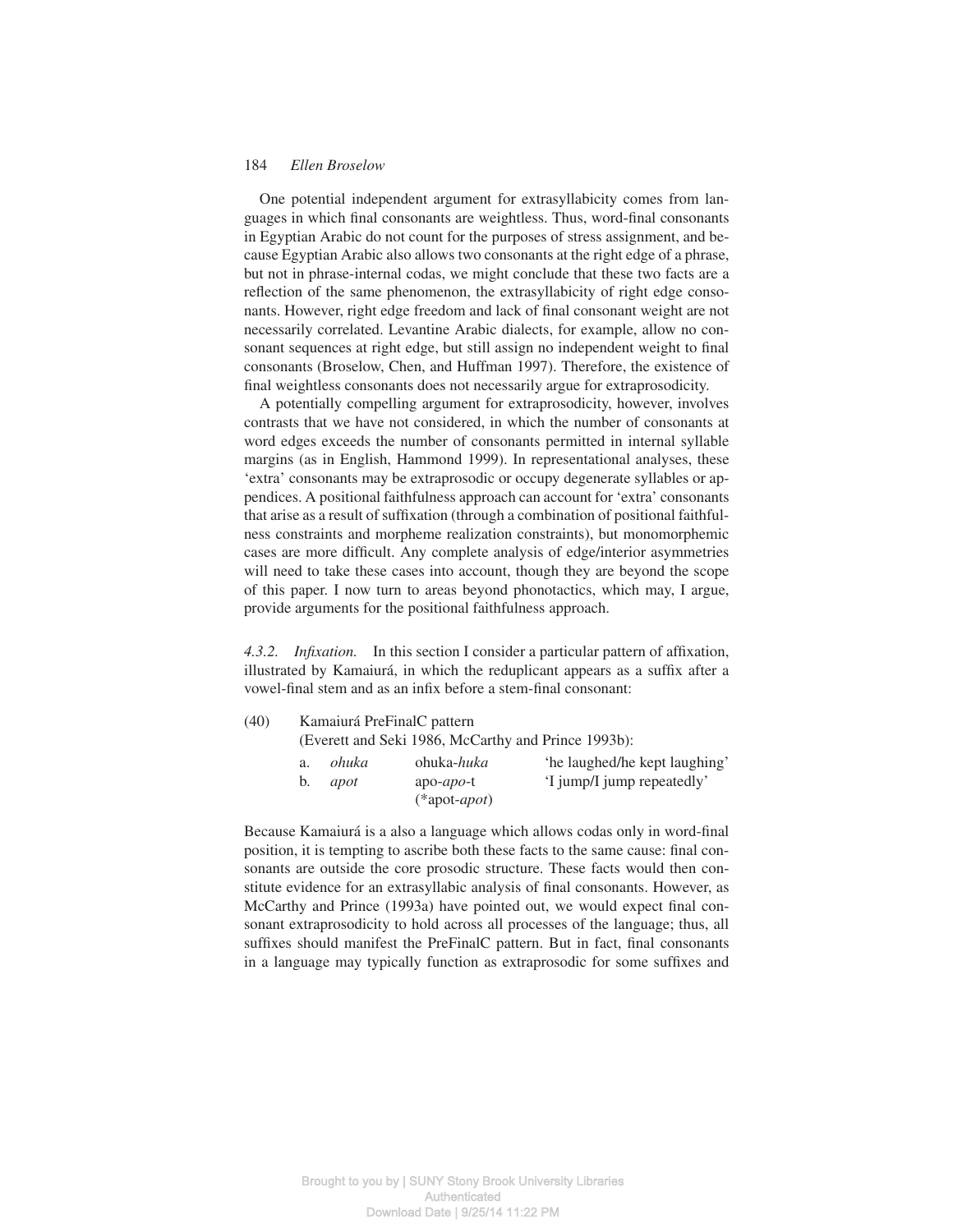some processes but not for others. Nor is there a necessary correlation between placement of an affix before the final consonant and greater range of contrasts at the right edge (Chamorro, for example, has the first but not the second).

McCarthy and Prince (1993a, b) analyze the PreFinalC pattern as an effect of the ranking of phonological markedness constraints above constraints on morpheme position, such as RIGHTMOST, which requires the reduplicative affix to be realized at the right edge of the word:

|                  | /ohuka+RED/         | <b>NOCODA</b> | <b>RIGHTMOST</b> |
|------------------|---------------------|---------------|------------------|
| $a \n\mathbb{R}$ | ohuka- <i>huka</i>  |               |                  |
| b.               | ohuk- <i>huk</i> -a | $*1$          | $\ast$           |
|                  | /apot+RED/          |               |                  |
| c.               | apot- <i>apot</i>   | **!           |                  |
| d. ⊠ଟ            | apo-apo-t           | $\ast$        | $\ast$           |

(41) Infixation as Markedness  $\gg$  Edgemost (McCarthy and Prince 1993)

The infixed reduplicant *apo-apo-t* incurs fewer violations of NOCODA than the suffixed form *apot.-apot.*with complete reduplication. (The form *apo.t-a.pot.*, in which the stem-final consonant syllabifies as onset to the reduplicative suffix, can be ruled out by high-ranking SYLLABIC ROLE, which requiring corresponding segments in the base and reduplicant to occupy the same syllabic position. This constraint is violated by *apo.t-a.pot.* because [t] is an onset in the the stem and a coda in the suffix.)

An alternative analysis of this infixation pattern, however, would compel infixation by a high-ranked ANCHOR constraint requiring the right edge of the stem to coincide with the right edge of a syllable, or a prosodic word – that is, just the sort of anchor constraint we used to derive right edge phonotactic freedom. This constraint is satisfied under suffixation to a vowel-final stem, as in *ohuka-huka.* But with a consonant-final stem, infixing reduplication provides the best means of satisfying both anchoring constraints and phonological wellformedness:

|    | /ohuka       | ANCHOR-R STEM, NOCODA RIGHTMOST |     |        |
|----|--------------|---------------------------------|-----|--------|
|    | $+RED/$      | <b>SYLL</b>                     |     |        |
| a. | ohuka-huka   |                                 |     |        |
| b. | $ohuk-huk-a$ |                                 | *1  | $\ast$ |
|    | /apot+RED/   |                                 |     |        |
| c. | apot.-apot.  |                                 | **! |        |
| d. | apo.t-apot.  | *1                              |     |        |
| e. | apo-apo-t.   |                                 | *   | $\ast$ |

#### (42) Infixation as ANCHOR>>EDGEMOST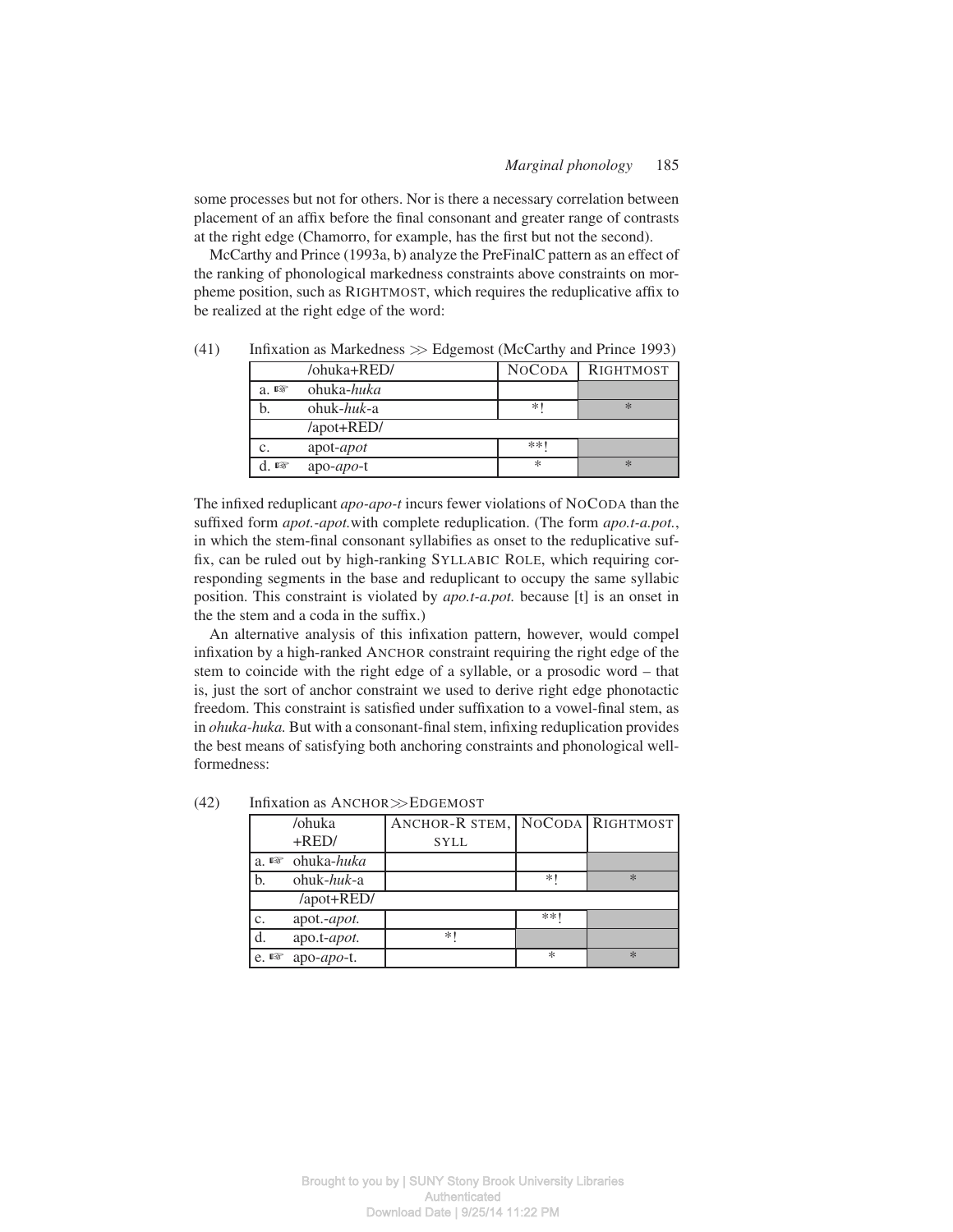The positional faithfulness account would then connect right edge phonotactic freedom with the PreFinalC infixation pattern, in that both would be an effect of ranking ANCHOR above other constraints.

We should note that an Anchor account of infixation is required independently, since infixation sometimes produces structures that are *more* marked than would be produced by affixation at the edge. In Choctaw, for example, the passive morpheme is realized as an infixed [l]. In words beginning with a vowel, the affix appears after that vowel. In consonant-initial words, the affix also occurs after the vowel, triggering insertion of a copy vowel to create well-formed syllables (McCarthy and Prince 1995b):

(43) Choctaw passive (McCarthy and Prince 1995b)

- a. abani albani (\*labani) 'to barbeque'
- b. hokči holok či  $\qquad$  'to plant'

Note that the account of infixation as phonological markedness  $\gg$ edgemost constraints does not go through in this case. Prefixation of [l] to vowel-initial words would clearly result in a syllabically better-formed word. There is also no clear phonological motivation for infixation of the passive morpheme in consonant-initial forms, since the infix cannot be incorporated into a syllable unless a vowel is inserted – and there is no obvious reason why it should be better to insert a vowel inside the stem, rather than at the beginning: \**lohokˇci* would fare equally well in terms of syllabic well-formedness, and better in terms of contiguity. Facts like these, then, appear to demand an account of infixation in terms of anchoring (though in this case, it is anchoring of the stem to the edge of the prosodic word):

|    | $/l + abani/$                      | ANCHOR-L  *COMPLEX   LEFTMOST   NOCODA   DEP(V) |           |        |        |
|----|------------------------------------|-------------------------------------------------|-----------|--------|--------|
|    |                                    | STEM, $PWD$ MARGIN $ (-L - AFFIX) $             |           |        |        |
| a. | labani                             | $*$                                             |           |        |        |
|    | $\mathbf{b}$ . $\mathbf{w}$ albani |                                                 | $^{\ast}$ | $\ast$ |        |
| c. | abanil                             |                                                 | **!***    | $\ast$ |        |
|    | $/l + h$ okči $/$                  |                                                 |           |        |        |
| d. | lohokči                            | $*$                                             |           | $\ast$ | $\ast$ |
| e. | holokči                            |                                                 | $**$      | $\ast$ | $*$    |
|    | hokčil                             |                                                 | *** **    | **     |        |

(44) Infixation as ANCHOR>>EDGEMOST

Thus, cases like the Choctaw passive argue that at least some infixation must be a result of at least some sorts of anchoring constraints (see also Ussishkin 1999).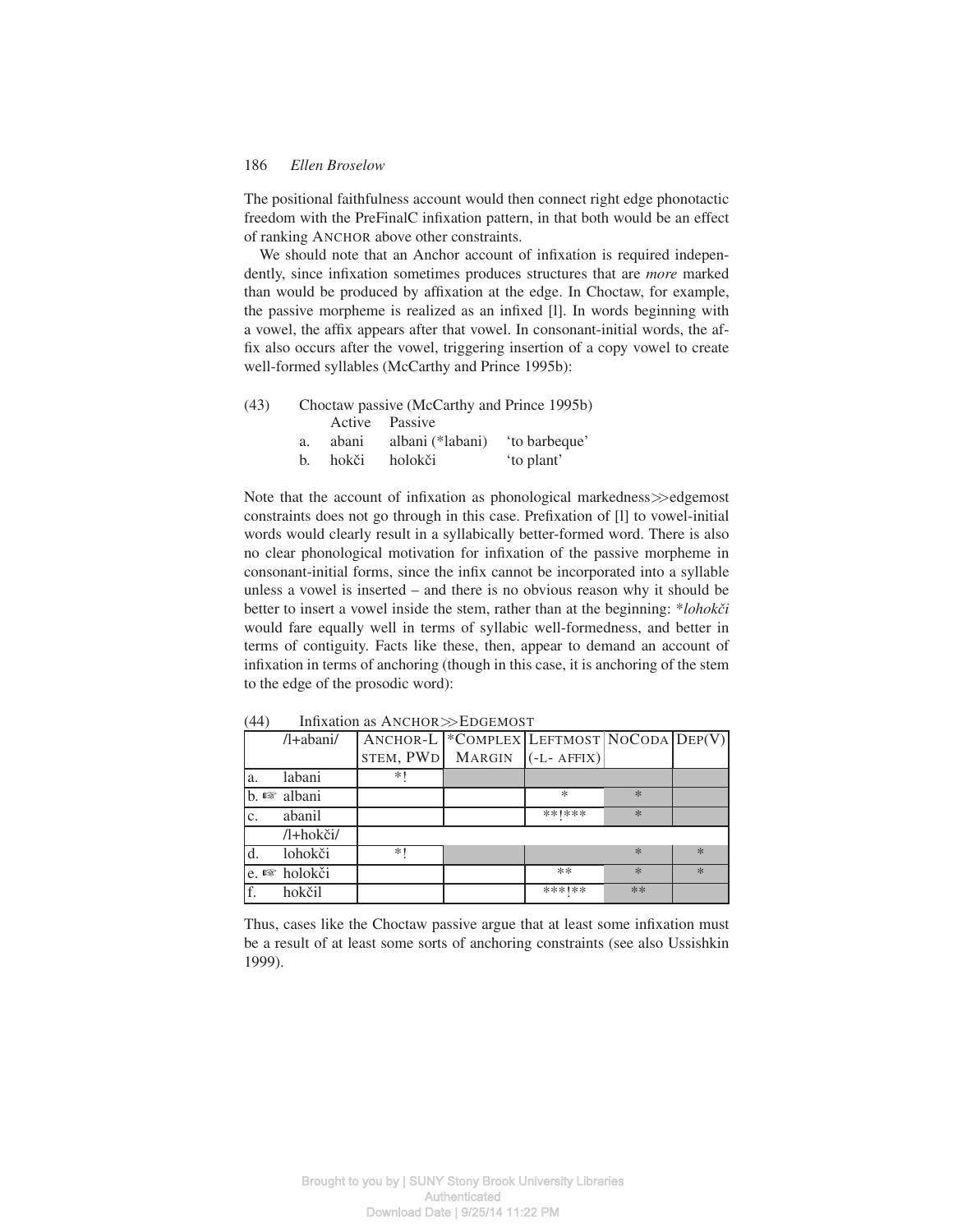We now return to Balantak, which, like Kamaiurá, has greater freedom at right edges than in internal codas. Balantak also exhibits the PreFinalC infixation pattern. The second person possessive morpheme attached to a vowel-final stem yields a copy of the final vowel followed by [m]:

(45) Balantak 2nd singular possessive: Vowel-final stems

| a.          | tama   | tama- <i>am</i>    | 'your father'      |
|-------------|--------|--------------------|--------------------|
| b.          | tambue | tambue- <i>em</i>  | 'your green beans' |
| $c_{\cdot}$ | kopi   | $k$ opi- <i>im</i> | 'your coffee'      |

With stems ending in a consonant, however, the second person possessive is marked by a copy vowel preceding the final consonant:

(46) Balantak 2nd singular possessive: Consonant-final stems

| a. | sarat | sara- <i>a</i> -t | 'your foot'          |
|----|-------|-------------------|----------------------|
| b. | wewer | $wewe-e-r$        | 'your water'         |
| C. | witis | witi- $i$ -s      | 'your calf (of leg)' |

Busenitz and Busenitz (1991) argue that vowel sequences are heterosyllabic, pointing out that there are no restrictions on sequences of vowels, and that words with VV sequences, such as *óe* 'rattan' and *káan* 'to eat,' satisfy the requirement that words be minimally disyllabic. Thus, forms like (45a) *tamaam* can be syllabified so that the stem-final vowel is also syllable-final. This would not be true for a VC suffix attached to a consonant-final stem, however, which is presumably why (46a) *sara-a-t* is preferred to a suffixed candidate \**sarat-am*.

There is, however, one class of consonant-final stems which do take the suffixed form of the second person possessive: stems ending in glottal stop:

(47) Balantak 2nd singular possessive: Stems ending in [P]

| a.             | ale?  | ale?-em         | 'your garden'        |
|----------------|-------|-----------------|----------------------|
| b.             | waa?  | <i>waa</i> ?-am | 'your ear infection' |
| C <sub>1</sub> | orii? | $orii$ ?-im     | 'your poles'         |

If the glottal stop is syllabified as an onset to the suffix-initial vowel, these forms violate the ANCHOR-R (STEM, SYLLABLE) constraint. But according to Busenitz and Busenitz (1991), glottal stop can never be an onset. Glottal stop never occurs word-initially, and "when a single consonant occurs intervocalically, native speaker intuition views this consonant as an onset for the following vowel ... The only exception is the glottal consonant. It alone seems to function as closure for the preceding vowel" (Busenitz and Busenitz 1991: 31). Thus, since stem-final glottal stop must syllabify with the preceding vowel,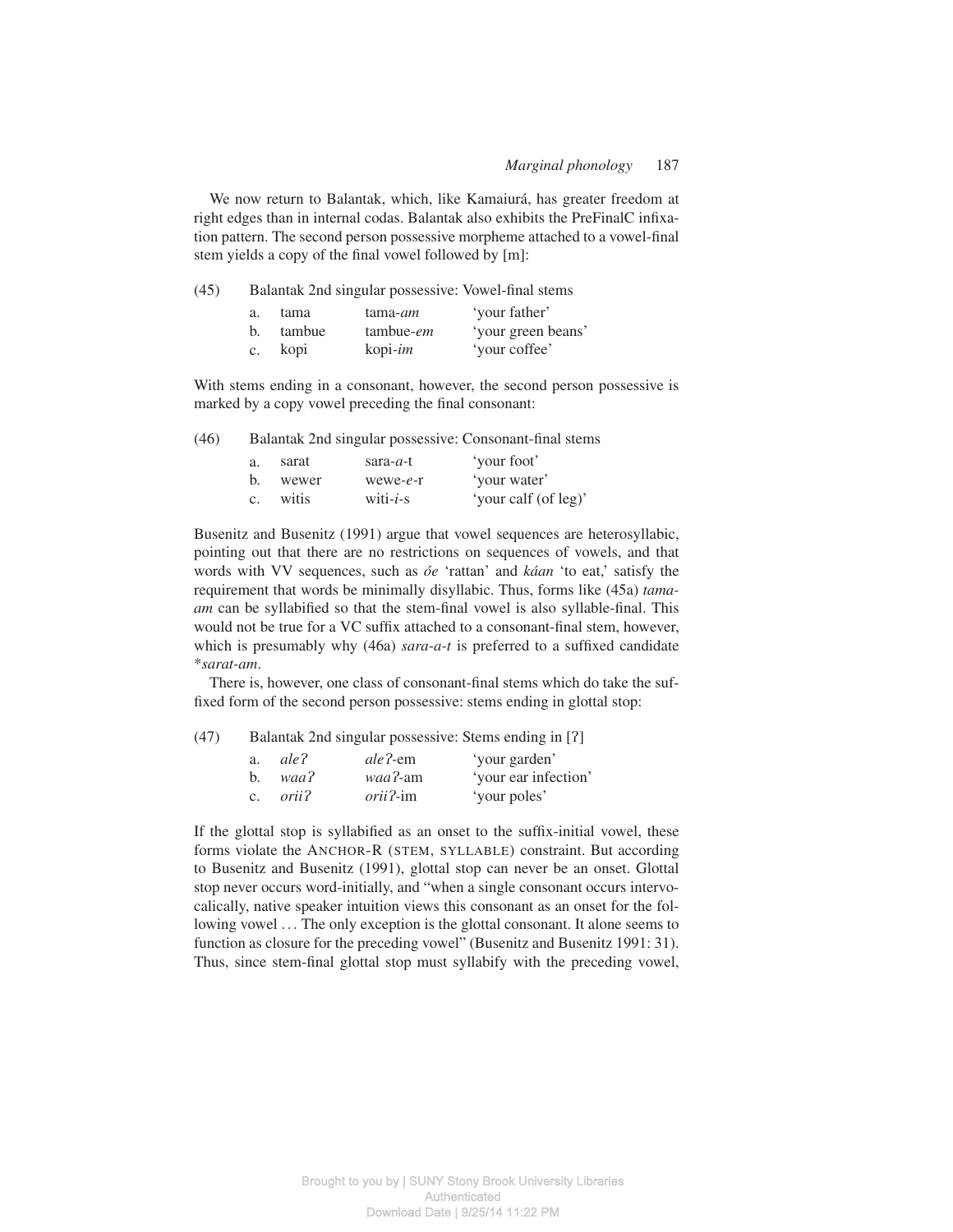glottal-final stems pattern with vowel-final stems in terms of satisfying AN-CHOR:

| (48) | a.          | Vowel-final:   | $tan.$ $lam.$         | 'your father' | $(tama+2PS)$  |
|------|-------------|----------------|-----------------------|---------------|---------------|
|      | $h_{-}$     | Oral C-final:  | sa. $ra.at.$          | 'your foot'   | $(sarat+2PS)$ |
|      |             |                | *sa.ra.t]am           |               |               |
|      | $c_{\cdot}$ | Glottal-final: | a.le?. $]$ <i>em.</i> | 'your garden' | $(ale?+2PS)$  |

The reader is referred to Broselow (2001) for a complete analysis of these facts (and to Pater  $(2002)$  for an alternative analysis).<sup>19</sup>

The cooccurrence of right edge freedom and PreFinalC infixation in Kamaiurá and Balantak suggests that this infixation pattern might be more likely in languages in which the phonotactics establish a high rank for ANCHOR-R. Of course, neither PreFinalC nor right edge freedom necessarily implies the presence of the other, since the first is a reflection of ANCHOR>>EDGEMOST, and the second of ANCHOR $\gg$ coda constraints. However, we might expect to find some statistical correlation, since by transitivity of ranking, evidence for ranking ANCHOR above ConstraintX also constitutes evidence that ANCHOR outranks all constraints dominated by X. Therefore, subtle constraint interactions might in fact be sufficient to place ANCHOR above both coda constraints and edgemost constraints.

One additional question to consider involves the typological predictions of the ANCHOR  $\gg$  EDGEMOST account of infixation. McCarthy and Prince (1993a) point out that the Markedness  $\gg$  EDGEMOST account of infixation predicts that no morpheme with a segmentally specified shape can have the Pre-FinalC distribution, because PreFinalC placement of a fixed shape morpheme cannot improve phonological markedness. In the *apo-apo-t* case, for example, infixation allows us to avoid NOCODA violations only because the shape of the reduplicant depends on the shape of that portion of the stem to which it is adjacent. In contrast, the ANCHOR $\gg$ EDGEMOST account predicts that the PreFinalC pattern should be possible for one fixed suffix shape, VCV:

<sup>19.</sup> Pater ascribes the fact that glottal stop allows suffixation to the transparency of glottal stop with respect to copying. On this account the fact that glottal stops cannot be onsets is unconnected to the fact that glottal-final stems allow suffixation, while other consonant-final stems require infixation.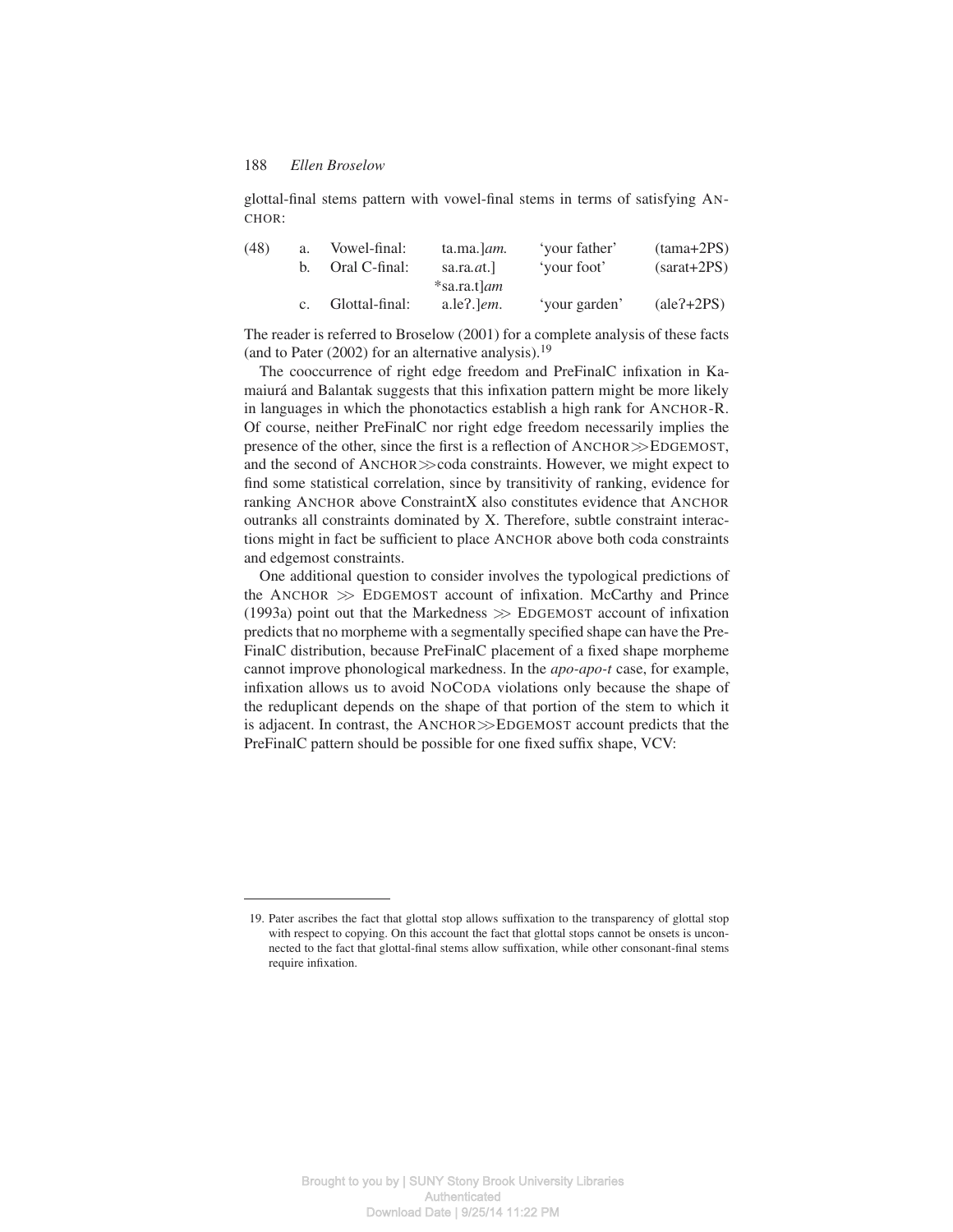|                  | hypothetical | <b>ANCHOR-R</b> | NOCODA,      | RIGHTMOST |
|------------------|--------------|-----------------|--------------|-----------|
|                  | /ohuka+imi/  | STEM.           | <b>ONSET</b> |           |
|                  |              | <b>SYLLABLE</b> |              |           |
| $a \n\mathbb{R}$ | ohuka.imi    |                 | $\ast$       |           |
| b.               | ohuki.mi.a.  |                 | $\ast$       | *1        |
|                  | /apot+imi/   |                 |              |           |
| c.               | apo.ti.mi    | *1              |              |           |
| ժ. ns            | apo.i.mit.   |                 | **           | $\ast$    |

(49) ANCHOR-R>>EDGEMOST

This does indeed seem like a counterintuitive result, though of course we cannot rule out the possibility that such a pattern exists in some language. Note that for this pattern to emerge, however, we need a conjunction of numerous factors: it is crucial first, that the alignment constraint outrank phonological markedness constraints, and second, that faithfulness constraints outrank markedness; otherwise, we would expect to see simplification of VCV to decrease markedness, giving for example *ohukami, apotmi*.

To summarize the discussion thus far, we have seen that the analysis of right edge consonants as extrasyllabic would lead us to expect that all suffixes in a language with right edge freedom should exhibit the PreFinalC distribution pattern. This is, as McCarthy and Prince (1993a) have pointed out, clearly too strong a prediction. In contrast, the anchoring account connects PreFinalC with right edge freedom causally, but does not predict that they must cooccur, only that the probability of their cooccurrence is probably somewhat greater than chance.

It is not clear that the perceptual cue approach makes any predictions about the PreFinalC pattern. In fact, it is difficult to explain the PreFinalC pattern by reference to perceptual salience of contrasts: because the position in which most consonant contrasts are heard most easily is prevocalic, there is no apparent advantage to infixation in *apo-apo-t* as opposed to suffixation in \**apotapot*.

## *4.4. Summary*

The chart below summarizes the different predictions of three representative approaches to right edge freedom. The positional faithfulness approach assuming Anchor constraints allows a greater range of contrasts at the right edges of constituents (either morphosyntactic or prosodic). As we have seen, Balantak exemplifies this pattern.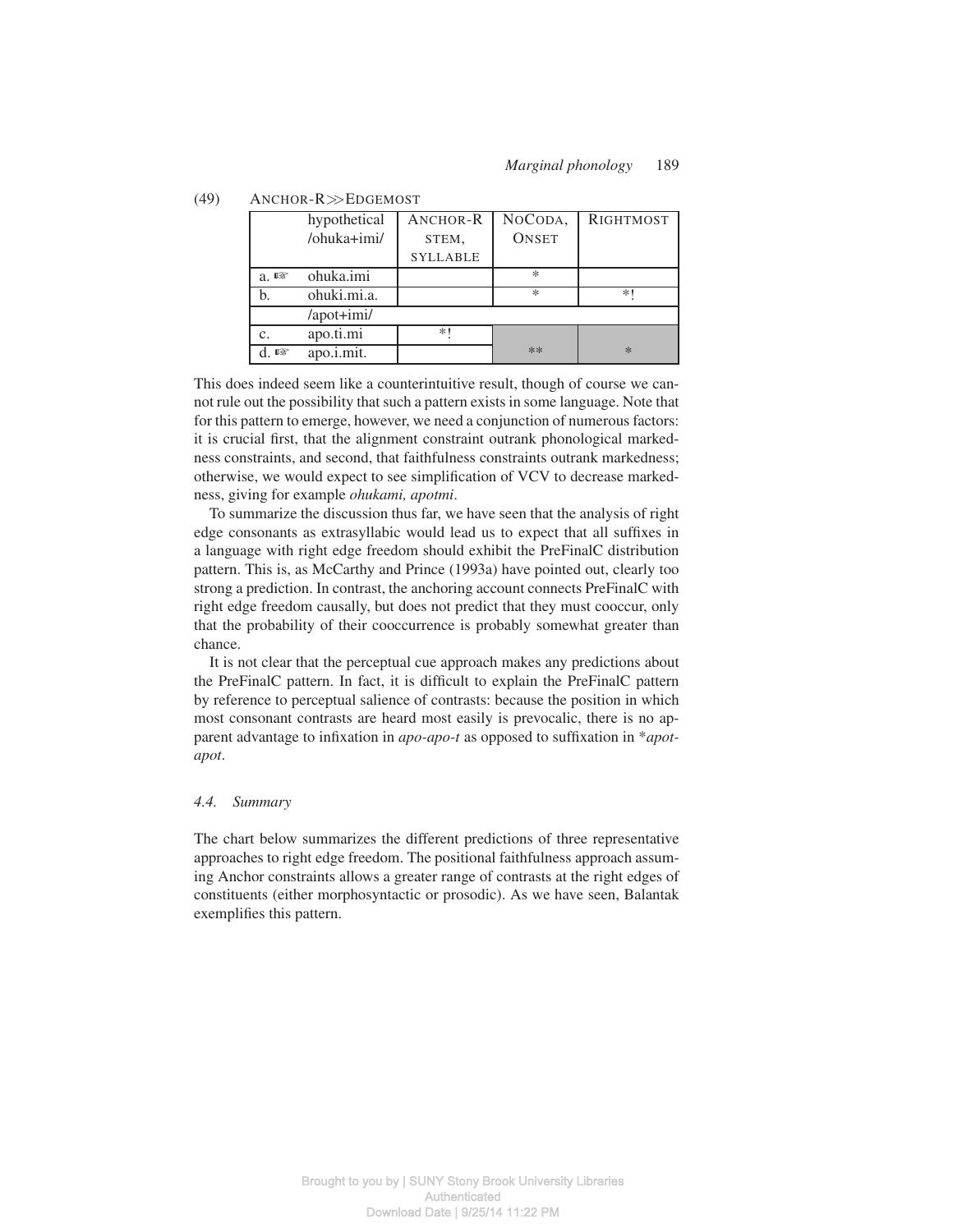(50) Predictions of different approaches

|                                                       | Positional<br>faithfulness<br>assuming<br>anchor<br>constraints                                                                                                    | Representational Perceptual cue<br>assuming PWd<br>attachment | assuming no C<br>contrast before<br>obstruent                                                                                                          |
|-------------------------------------------------------|--------------------------------------------------------------------------------------------------------------------------------------------------------------------|---------------------------------------------------------------|--------------------------------------------------------------------------------------------------------------------------------------------------------|
| location of right edges of mor-<br>edge<br>markedness | phosyntactic or<br>prosodic<br>constituents                                                                                                                        | edges of higher<br>prosodic<br>constituents                   | before vowel,<br>resonant, or<br>word boundary                                                                                                         |
| type of right<br>edge<br>markedness                   | protects against protects against<br>deletion at<br>edges; featural featural change<br>change possible at edges<br>depending on<br>ranking of Ident<br>constraints | deletion and                                                  | protects against<br>deletion and<br>featural change<br>in phonetic<br>contexts that<br>maximize<br>perceptual<br>salience of<br>particular<br>features |

### **5. Conclusion**

I have examined asymmetries in the range of contrasts found at edges and in interiors of words and stems, with particular attention to cases in which the right edge allows greater freedom than is found in preconsonantal positions before a consonant. I identified three families of approaches to the problem of these asymmetries: one which maintains uniform syllable structure but enforces greater faithfulness at constituent edges, one which assigns a representation in which final consonants are not in coda position, and one which looks to phonetic context rather than prosodic structure for the explanation of phonotactics. These different approaches represent different schools of thought in phonology, ranging from reliance on formal representations to appeal to functional principles. The Balantak data suggest that our theory must allow for protection of contrast not only at the edges of prosodic constituents, or in phonetically favorable contexts, but also at the edges of morphosyntactic constituents such as stems. This makes good functional sense: the preservation of marked sequences at morpheme boundaries should facilitate the parsing of speech. Ultimately, any theory of phonotactics must recognize two functions served by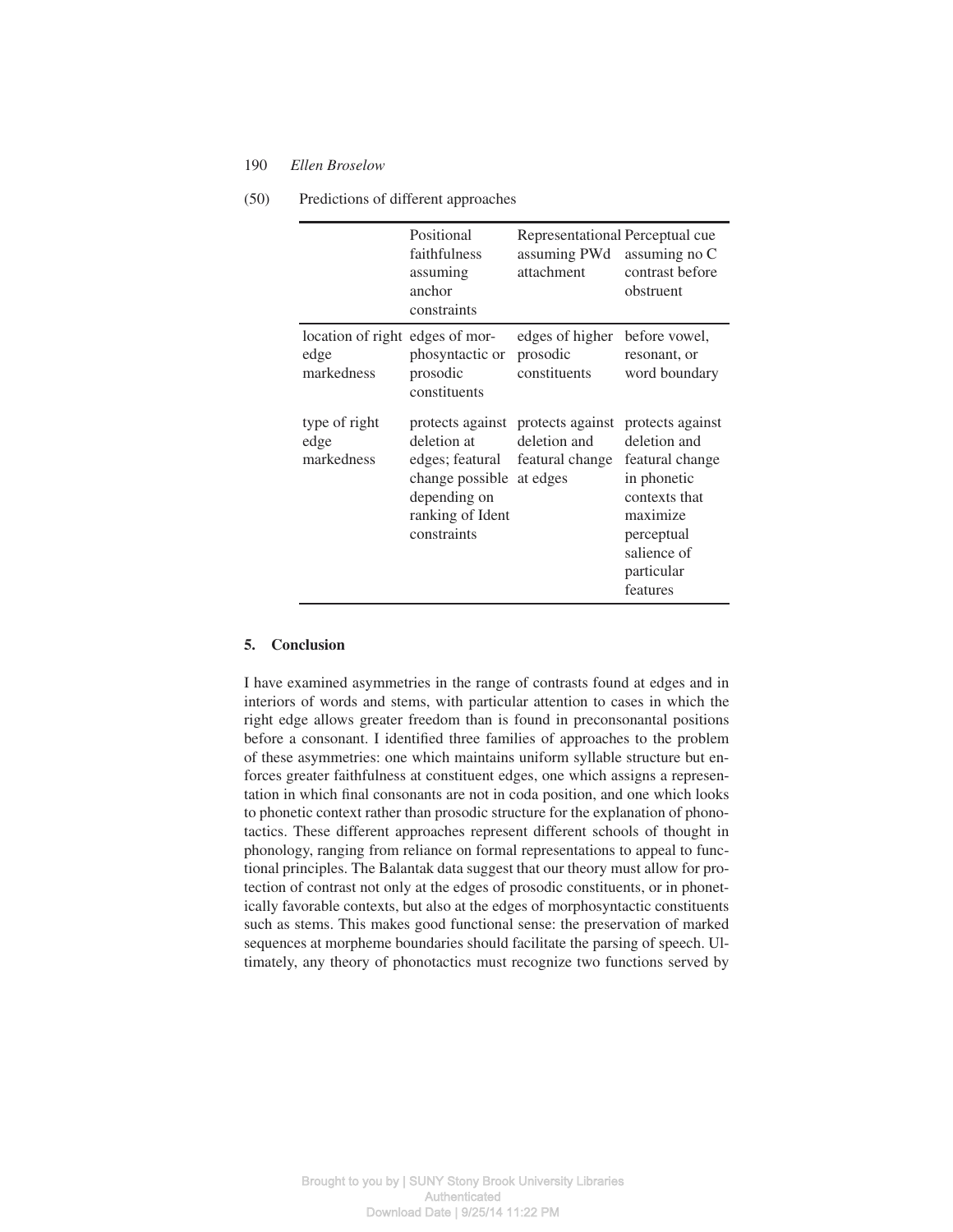constraints limiting the possible sequencing of segments: to facilitate the recoverability of segmental contrasts, and to facilitate the decomposition of the speech stream into morphemes.

*Stony Brook University*

#### **References**

- Austin, Peter (1981). *A Grammar of Diyari, South Australia*. Cambridge: Cambridge University Press.
- Bakovic, Eric and Ed Keer (2000). Review of Rene Kager, Harry van der Hulst, and Wim Zonneveld (eds.), *The Prosody-Morphology Interface*. *Phonology* 17: 484–494.
- Beckman, Jill (1998). Positional Faithfulness. Ph.D. dissertation, University of Massachusetts at Amherst. GLSA: Amherst, MA.
- Blevins, Juliette (1995). The syllable in phonological theory. In *The Handbook of Phonological Theory,* J. Goldsmith (ed.), 206–244. Cambridge, MA and Oxford, UK: Blackwell Publishers.
- (2003). The independent nature of phonotactic constraints: an alternative to syllable-based approaches. In *The Syllable in Optimality Theory*, Caroline Féry and Ruben van de Vijver (eds.), 375-404. Cambridge: Cambridge University Press.
- Broselow, Ellen (2001). Uh-oh: Glottal stops and syllable organization in Sulawesi. In *Surface Syllable Structure and Segment Sequencing*, Elizabeth Hume, Norval Smith, and Jeroen van de Weijer (eds.), 77–90. Leiden: Holland Institute of Generative Linguistics.
- Broselow, Ellen, Su-I Chen, and Marie Huffman (1997). Syllable weight: convergence of phonology and phonetics. *Phonology* 14: 47–82.
- Busenitz, Robert L. (1994). Marking Focus in Balantak. In *Studies in Sulawesi Linguistics, Part III*, R. van den Berg (ed.), 1–15. NUSA: Linguistic Studies of Indonesian and Other Languages in Indonesia 36.
- Busenitz, Robert L. and Marilyn J. Busenitz (1990). "Balantak [language text]." In *Sulawesi language texts,* Barbara Friberg (ed.), 7–22. Language Data, Asian-Pacific Series, 15. Ujung Pandang: Summer Institute of Linguistics.
- (1991). Balantak phonology and morphophonemics. In *Studies in Sulawesi Linguistics, Part II*, J.J. Sneddon (ed.), 29–47. NUSA: Linguistic Studies of Indonesian and Other Languages in Indonesia 33.
- Bye, Patrick and Paul de Lacy (2000). Edge asymmetries in phonology and morphology. In Ji-Yung Kim and Masako Hirotani (eds.), *Proceedings of NELS 30*.
- Dench, Alan (1995). *Martuthunira: A Language of the Pilbara Region of Western Australia. Pacific Linguistics* C-125. Canberra: The Australian National University.
- Everett, Daniel and Lucy Seki (1985) Reduplication and CV skeleta in Kamaiurá. *Linguistic Inquiry* 16: 326–330.
- Goad, Heather and Kathleen Brannen (in press). Syllabification at the right edge of words: Parallels between child and adult grammars. In *Issues in the Phonetics–Phonology Interface: Selected Papers from the Fourth HIL Phonology Conference*, Jeroen van de Weijer, Vincent van Heuven, and Harry van der Hulst (eds.). Amsterdam: John Benjamins.
- Grijzenhout, Janet and Bertus van Rooy (2000) Second language phonology: Acquisition through gradual constraint demotion. Ms, Heinrich-Heine-Universität, Düsseldorf and Potchefstroomse Universiteit vir CHO, South Africa.
- Hale, Kenneth (1973). Deep-surface canonical disparities in relation to analysis and change: An Australian example. *Current Trends in Linguistics* 11: 401–458.
- Hammond, Michael (1999). *The Phonology of English: A Prosodic Optimality-Theoretic Approach.* Oxford: Oxford University Press.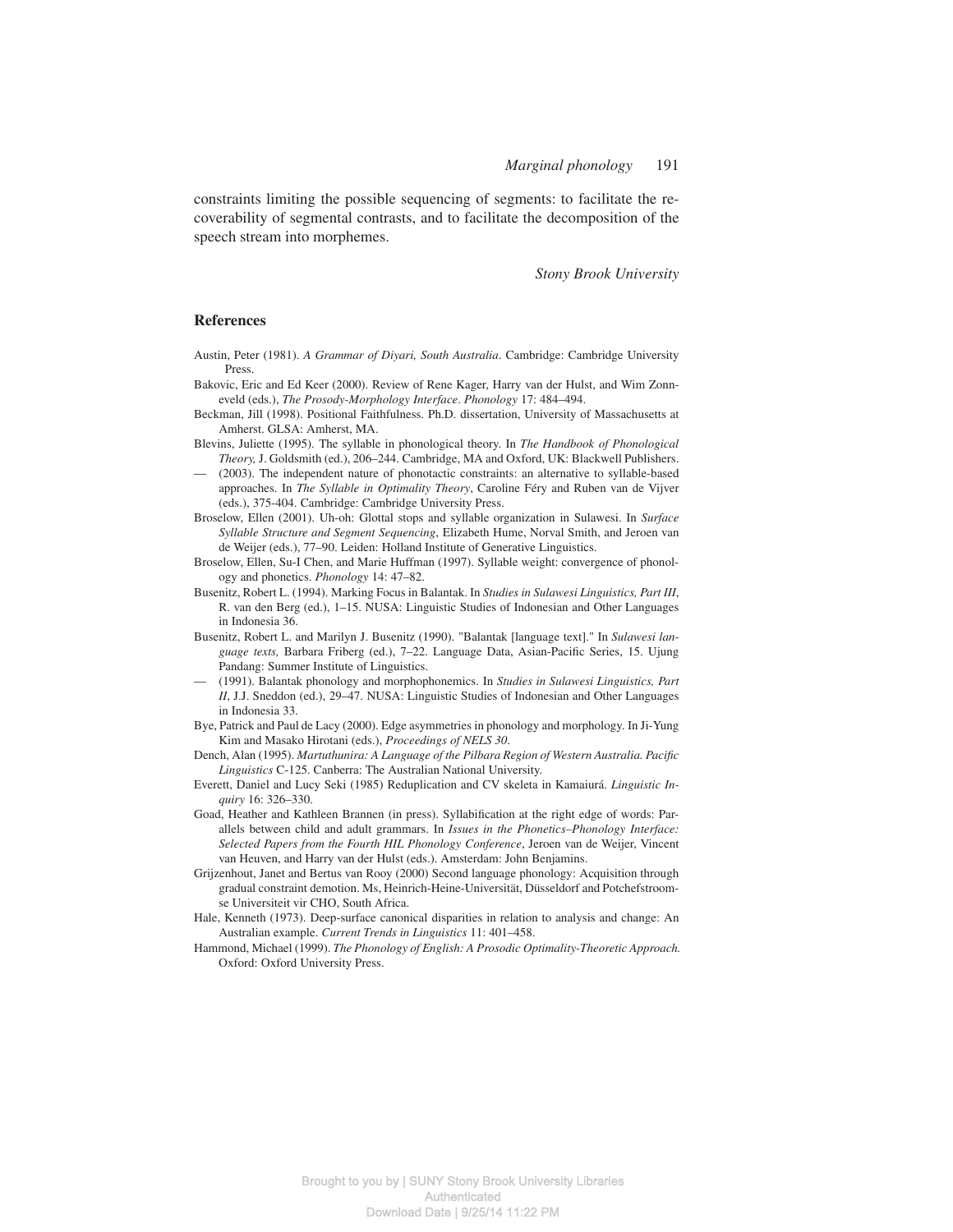- Harris, John and Edmund Gussmann (1998) Final codas: why the west was wrong. In *Structure and Interpretation. Studies in Phonology*, E. Cyran (ed.), 139–162. Lublin: Folium.
- Himmelmann, Nikolaus (1991). Tomini-Tolitoli sound structures. In *Studies in Sulawesi Linguistics, Part II,* J.J. Sneddon (ed.), 49–70. NUSA: Linguistic Studies of Indonesian and Other Languages in Indonesia, 33.
- Hung, Henrietta (1994). The rhythmic and prosodic organization of edge constituents. Ph.D. dissertation, Rutgers University.
- Itô, Junko (1986). Syllable theory in prosodic phonology. Ph.D. dissertation. GLSA: University of Massachusetts at Amherst.
- Itô, Junko and Armin Mester (1995). Realignment. In *The Prosody-Morphology Interface*, René Kager, Harry van der Hulst, and Wim Zonneveld (eds.), 188–217. Cambridge: Cambridge University Press.

Jensen, John Thayer (1977). *Yapese Reference Grammar*. Honolulu: University of Hawaii Press.

Kahn, Dan (1976). Syllable-based generalizations in English phonology. PhD dissertation, MIT. Kaye, Jonathan, Jean Lowenstamm, and Jean-Roger Vergnaud (1990). Constituent structure and

government in phonology. *Phonology* 7: 193–231.

- Kiparsky, Paul (1999). Paradigm effects and opacity. Ms., Stanford University.
- Klokeid, Terry (1969). *Thargari Phonology and Morphology. Pacific Linguistics B-12.* Canberra: The Australian National University.
- Landman, M. (1999). Morphological contiguity. Unpublished paper, University of Massachusetts at Amherst.
- MacKay, Carolyn (1991). A grammar of Misantla Totonac. Unpublished doctoral dissertation, The University of Texas at Austin.

McCarthy, John (1979). On stress and syllabification. *Linguistic Inquiry* 10: 443–466.

— (2002). Optimal paradigms. ROA-485.

- McCarthy, John and Alan Prince (1993a). Prosodic morphology I: Constraint interaction and satisfaction. Ms., University of Massachusetts at Amherst and Rutgers University.
- (1993b). Generalized alignment. In *Yearbook of Morphology 1993*, Geert Booij and Jaap van Marle (eds.), 79–153. Dordrecht: Kluwer.
- (1995a). Faithfulness and reduplicative identity. In *Papers in Optimality Theory. University of Massachusetts Occasional Papers in Linguistics 18*, Jill Beckman, Laura Walsh Dickey, and Suzanne Urbanczyk (eds.), 160–164. Amherst, MA: Graduate Linguistic Student Association.
- (1995b). Prosodic morphology. In A *Handbook of Phonological Theory*, John Goldsmith (ed.), 318–366. Cambridge, MA and Oxford, UK: Blackwell Publishers.
- McQueen, James (1998). Segmentation of continuous speech using phonotactics. *Journal of Memory and Language* 39: 21–46.
- Mohanan, Tara (1989). Syllable structure in Malayalam. *Linguistic Inquiry* 20: 589–625.

Nespor, Marina and Irene Vogel (1986) *Prosodic Phonology.* Dordrecht: Foris.

- Pater, Joe (2002). Assimilation triggers metathesis in Balantak: Implications for theories of possible repairs in OT. Handout of talk presented at Cornell University.
- Piggott, Glyne L. (1999). At the right edges of words. *The Linguistic Review* 16: 143–185.
- Prince, Alan and Bruce Tesar (1999). Learning phonotactic distributions. Rutgers Optimality Archive.
- Rose, Sharon (2000) Epenthesis positioning and syllable contact in Chaha. *Phonology* 17: 397– 425.
- Rozali, Latif, Asri Hente, Darwis Mustafa, and Ny. Nurhayati P. (1992). *Struktur Bahasa Balantak.* Jakarta: Pusat Pembinaan dan Pengembangan Bahasa, Departemen Pendidikan dan Kebudayaan.
- Rubach, Jerzy and Geert Booij (1990). Edge of constituent effects in Polish. *Phonology* 7: 121– 158.

Sapir, J. David (1965). *A Grammar of Diola-Fogny*. Cambridge: Cambridge University Press.